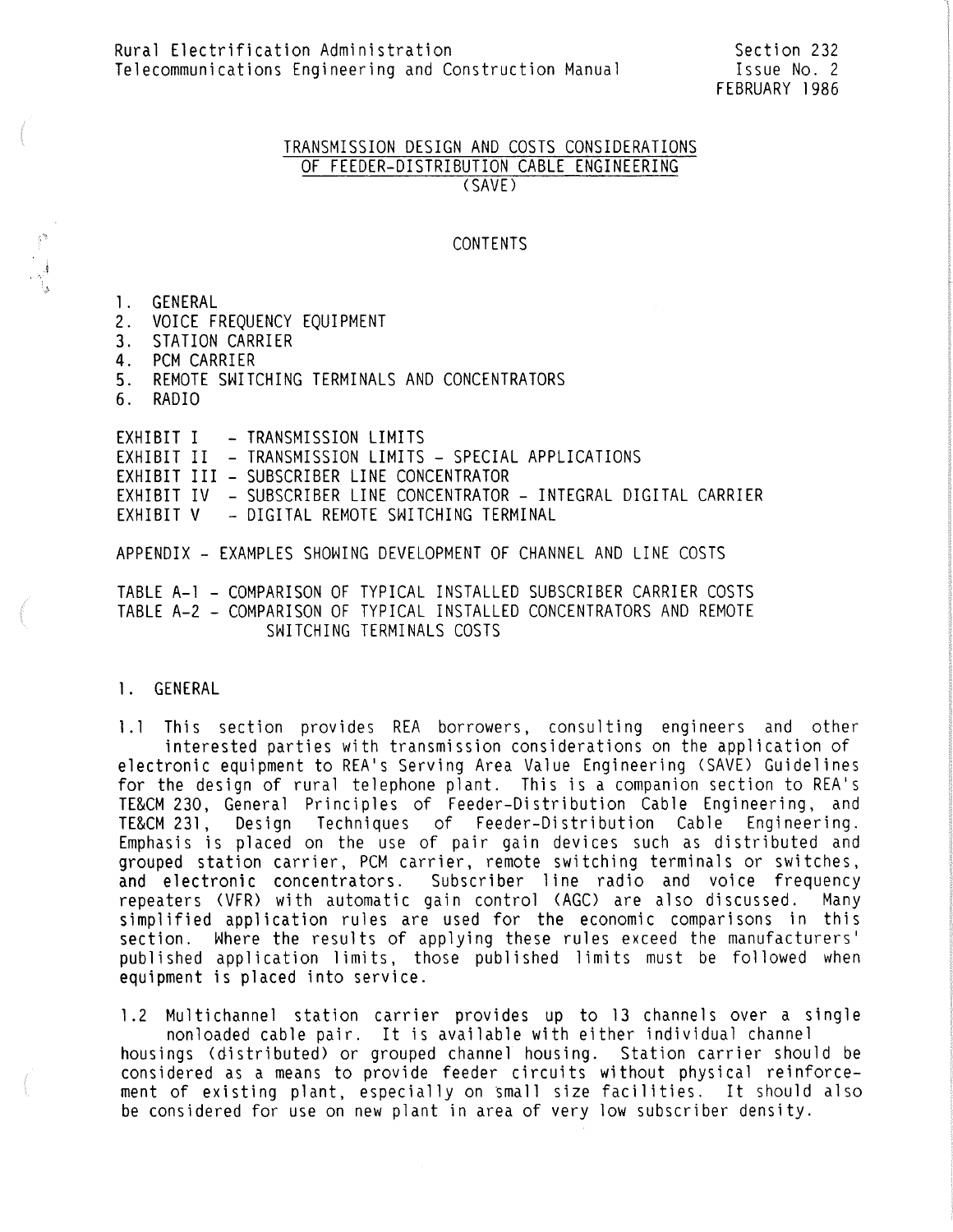1.3 PCM subscriber carrier provides 24 subscriber circuits over a PCM span<br>line which consists of two nonloaded cable pairs for transmission and two<br>or more pairs for fault interrogation and order wire. Its application sho be limited to new cable plant and existing cable plant which meets current REA cable specifications. This equipment can provide a large number of feeder circuits to a serving area interface (SA!).

1.4 Systems which employ switching at a location remote from the central office can also be used to provide pair gain (feeders) to an SA!. These systems might be classified broadly as concentrators, integrated carrier-<br>concentrators, or digital remote switching terminals (RST). A concentrator may use physical wire trunks or carrier derived trunks (usually digital carrier in 24 channel increments). A carrier-concentrator or a digital RST generally consists of a concentrator using digital switching techniques with an integrated DS1 digital span line interface for trunks (in 24 channel<br>increments). The line to trunk ratio is generally in the range of 4 to 6 The line to trunk ratio is generally in the range of 4 to 6 lines for each trunk. These systems are constructed in modules as small as 32 lines with complete systems in the range of 96 lines to more than 500 lines. Such systems can be used effectively in lieu of other pair gain Such systems can be used effectively in lieu of other pair gain systems, or in locations as a substitute for an existing central office or a planned new central office.

l .5 Microwave-radio facilities are analogous to physical feeder facilities. Instead of applying carrier to physical plant it is transmitted over radio. Of particular interest to the system design is that carrier over radio could be used for feeder circuits to a remote SA!. PCM carrier and PCM carrier-concentrators are the type of equipment most likely to be employed in conjunction with microwave radio.

1.6 Lightwave cable facilities are also analogous to physical feeder facilities. The PCM carrier is applied to the electro-optical terminal and transmitted as digitized lightwave pulses.

2. VOICE FREQUENCY EQUIPMENT

2.1 Design of physical subscriber circuits should fol low the procedure and guidelines outlined in Telephone Engineering and Construction Manual (TE&CM) Sections 415 and 424. The maximum design loop loss is limited to 8 dB at 1000 Hz. Application of the Serving Area Value Engineering Guidelines will not affect the transmission design of physical circuits except in the following instances.

2.1.1 The subscriber end section of a D-66 loaded line may range from O to 2.7 km (O to 9 kilofeet). The subscriber end section of an H-88 loaded line may range from O to 1.8 km (O to 6 kilofeet). These subscriber end section limits are 0.9 km (3 kilofeet) shorter than those noted in TE&CM Section 424. This is done to simplify design rules based on full load sections between the SAI and the first loading coil beyond the SAI. In hardship cases involving party line service, the additional 0.9 km (3 kf) may be used for subscriber end section limits provided that any SAI end section in excess of half section is deducted. The shorter end sections are used to facilitate the transition to carrier feeders at an SAI at a later date. They offset the added loss when the near-end sections facing the carrier terminal at an SAI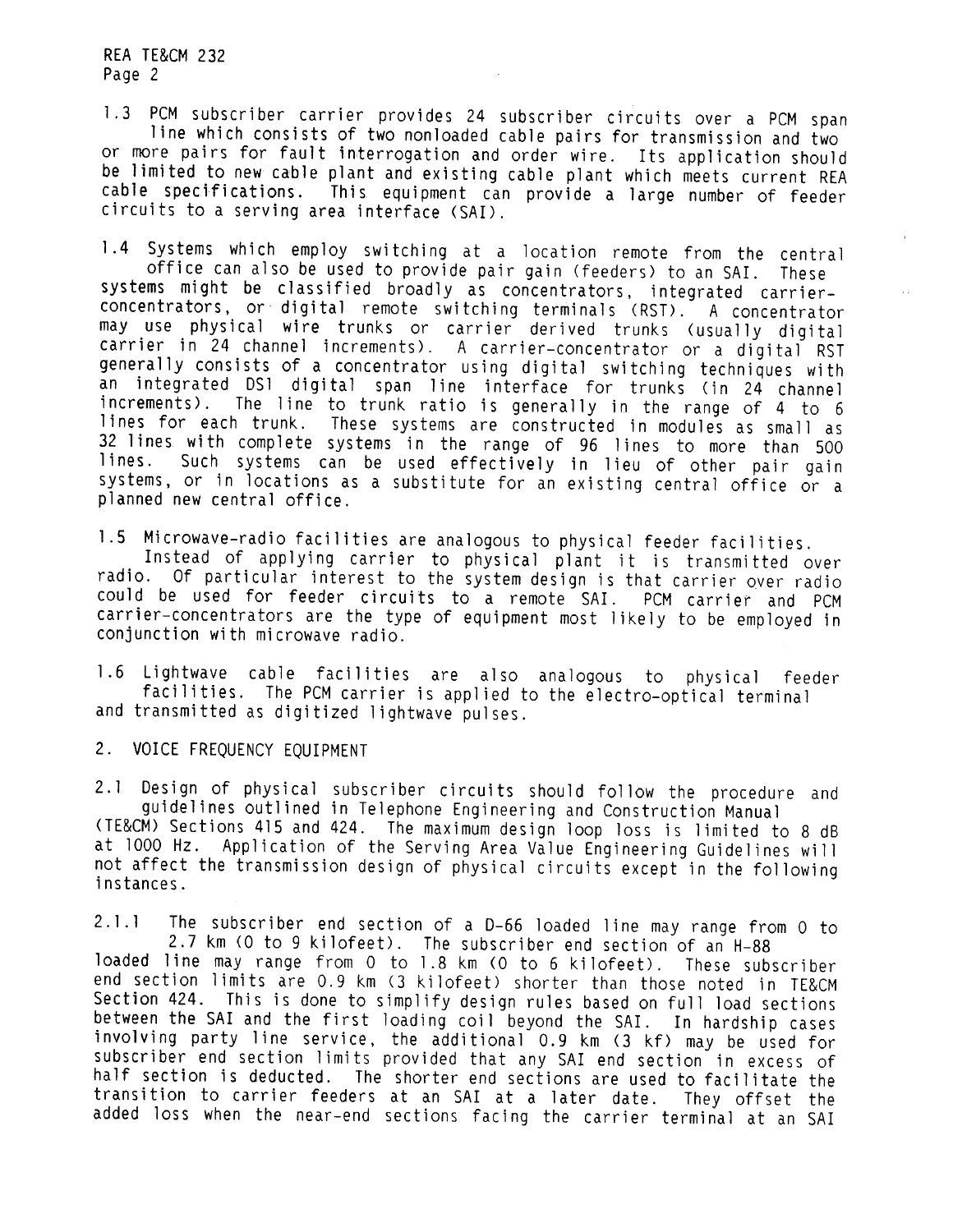are between one-half to a full load section long. Traditionally, a loaded voice frequency extension from a carrier channel would have the first load<br>coil at a noint-one-half-section from the carrier allowing a longer loop. The coil at a point one-half section from the carrier allowing a longer loop. longer loop is sacrificed in the SAVE design concept to enable placement of the SAI's at the most desirable physical location. No sacrifice is made for the case of the near-end section being less than 0.4 load section long. In this case the near-end section is built out to a one-half load section. See Exhibit I.

2.1.2 An SA! can be located at any physical point at or between two load points. No special near-end section considerations are necessary except in situations where voice frequency gain may be required due to loop

length beyond the SAI. Such conditions will usually be encountered when concentrators are used with carrier derived trunks and the voice extensions require voice frequency repeaters.

2. l .2. l When the loaded cable near-end section of distribution pairs is between 0.4 and full load section, no special treatment is required 0.5 to 1.35 km for D66 (1.8 to 4.5 kf) and 0.7 to 1.8 km for H88 (2.4 to 6.0 kf). Line build-out network of the voice frequency repeater should be set for best return loss performance. If the end section is 0.8 to 1.0 full section, the return loss is slightly degraded but the performance is still acceptable.

2. l .2.2 Loaded cable near-end sections of distribution pairs shorter than 0.4 load section should be built out to one-half of a full load section by installing a capacitor of correct value at the location of the first loading coil beyond the SAI.

2.1.3 Where subscribers are at long distances from the central office, the design will generally provide for the use of carrier. The use of field mounted voice frequency repeaters is discouraged because long subscriber loops are subjected to noise induction from power lines. They should only be used where there would be an insufficient number of subscribers to warrant the economic introduction of subscriber carrier and noise is within limits.

2.1.4 Under this design strategy, it will be necessary to calculate the loss of a length of loaded line where the near-end section is not the ideal<br>half-load section. The near-end section may be considered a half-load sect when the physical length is shorter than the half section because the capacitor build-out provides the proper half-section performance. When the physical near-end section is longer than a half-load section, that length exceeding a half section in both the near and far-end section have losses equal to the same length of the nonloaded cable. This loss is added to the normal loaded loss of the remaining cable to arrive at the total loop loss. As an example, if a 24 gauge D-66 loop originating out from a PCM terminal begins with a full section, has three load coils and a far-end section of 4.5 kilofeet, the equivalent length of nonloaded cable is  $(4500 - 2250) + (4500 - 2250) = 4500$ feet. This length of nonloaded cable has a loss of 2.0 dB. The loss of the remaining 13.5 kilofeet of loaded cable is 3. l dB for a total loss of 5. l dB.

2. 2 The use of 24-gauge cable as the primary gauge is recommended for most applications as a means of reducing costs.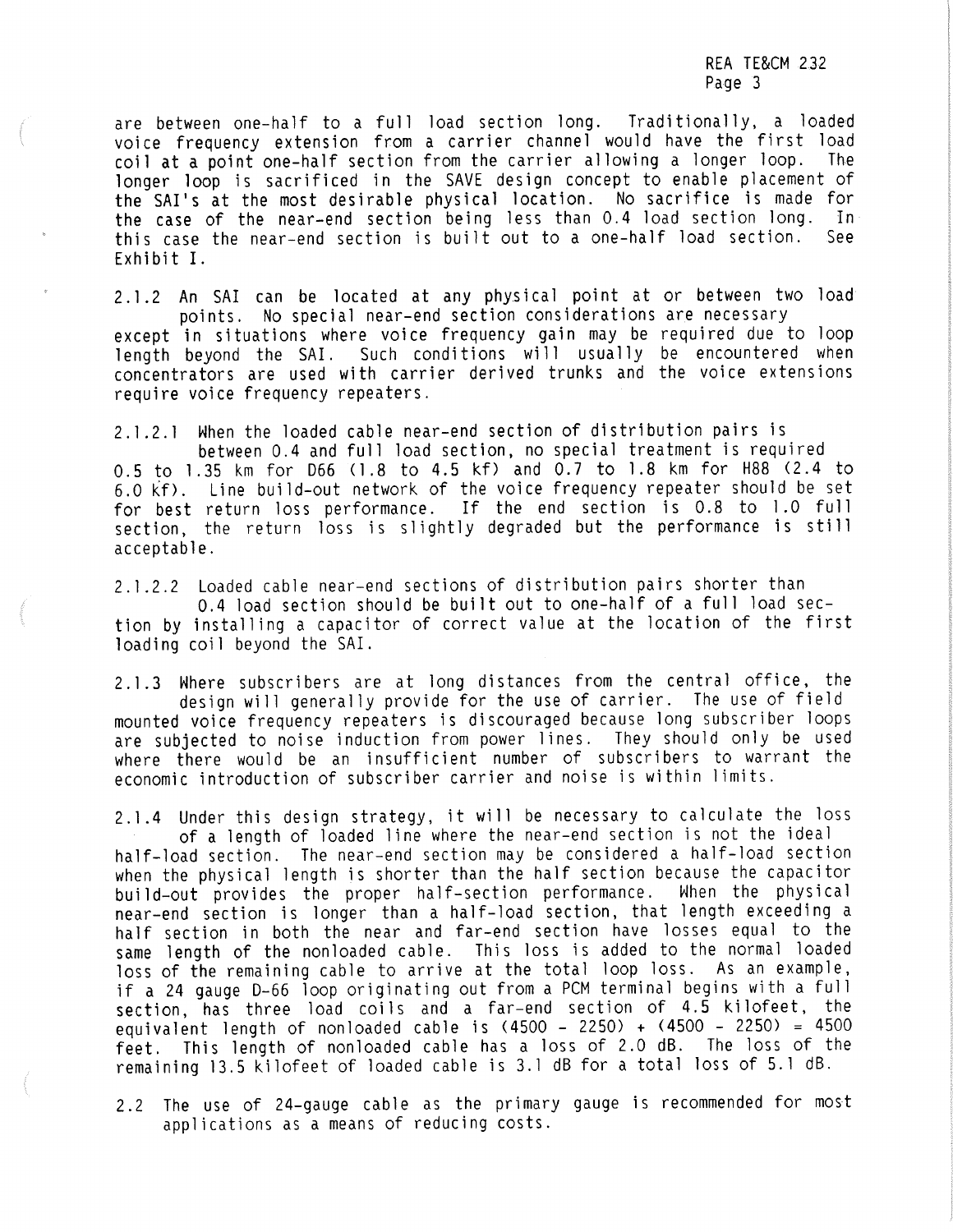#### 3. STATION CARRIER

#### 3. 1 Distributed Station Carrier

3.1.1 Field of Use: The use of distributed station carrier serves a unique purpose in this design concept. Its use often allows deferring rein-<br>forcement of small pair size cables and thus extends the life of existing<br>plan Low subscriber density and slow growth are factors that often make distributed station carrier the most economical method of reinforcement. It should also be used on long low density cable routes to eliminate the need for field mounted VFR's, reduce noise and the number of feeder cable pairs required. Presently, up to 13 one-party subscribers can be served on one cable pair using station carrier. However, most systems serve eight subscribers on one cable pair.

3. l.2 Multichannel distributed station carrier should be considered as an economical alternative to adding cable pairs. The carrier subscriber<br>terminal is located near the subscriber it serves, eliminating the need for<br>long distribution pairs. Distributed station carrier can be used with Distributed station carrier can be used with physical loops and PCM carrier in the same cable to arrive at the most economical and practical means of providing service and increasing the cable utilization.

#### 3.2 Grouped Station Carrier

Grouped station carrier consists of the same electronic equipment as the packaged in groups of complete systems. This results in substantial initial savings over the distributed type because of the elimination of the need for<br>individual housings and power supplies. Grouped station carrier can be individual housings and power supplies. applied at SAI's to provide feeder pairs to a serving area. At the SAI, the carrier is cross-connected to·distribution pairs. Grouped station carrier is well suited for the SAVE system design.

3.2.2 At this time, all station carrier manufacturers can now provide the grouped packaging. The voice frequency drop limits of the available equipment range from 450 ohms for distributed types to 1000 ohms for grouped This is the total resistance including the telephone set. These limits must be observed on the distribution pairs from the SAI. The variation in drop limits among the various manufacturers' equipment must be considered in selecting the proper equipment. Refer to Exhibit I.

## 3.3 Station Carrier Application

- 3.3.1 Repeatered Line: The station carrier repeatered line should be engineered as prescribed in TE&CM 911:
	- a. Establish the repeater points very near the computed 35 dB point <at 112 kHz). If the computed loss at an SAI or PCM repeater location is between 32 and 36 dB, that location should be chosen for the station carrier repeater.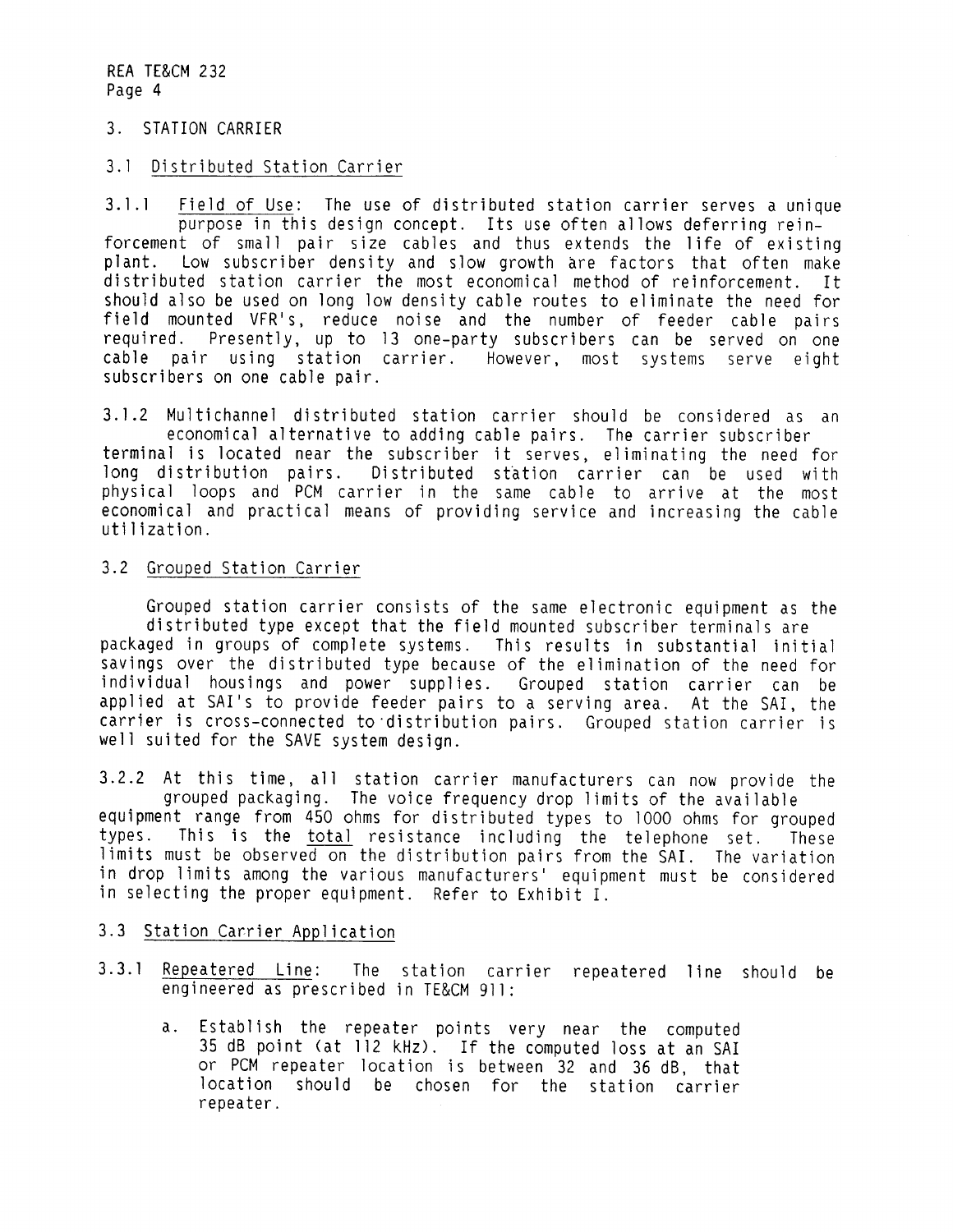- b. If the loop resistance of the carrier line exceeds the system limitations (usually about 2600-3000 ohms), insert power at a convenient field location within the powering limitation. For economic reasons, choose a field location common to most or all systems requiring field power whenever possible.
- c. Existing cables of 22 and 19-gauge should be considered for station carrier because of their low attenuation and resistance characteristics. These characteristics allow a greater distance between repeaters. A test of the electrical characteristics of existing 22 and 19-gauge cables must be made to insure that they meet station carrier requirements. This requires field measurements.

3.3.2 Subscriber Terminals: The subscriber terminals are designed so that one or more terminals may be placed individually or in groups within 35 dB of a repeater along the route (or the central office terminal). For distributed station carrier, the subscriber terminals can be placed inside the SAI or cable housings. This may require replacing small cable housings with larger housings. The subscriber terminal should be placed along the main cable route in the housing nearest the subscriber to be served. It may also be placed anywhere along the repeatered line within the limits stated for the voice drop. For grouped station carrier, the equipment should be housed in the cabinets furnished by the supplier for one or two groups. Larger type cabinets can also be procured from the supplier for large installations, 50-100 channels. This cabinet can be pad or pole mounted next to an SAI housing to which it is interconnected by means of a cable stub.

**3.4** Options: The single-party ringing station carrier is generally the most economical. Many manufacturers also provide multiparty type ringing. Other options available can also provide for key systems, PABX's and pay station applications.

3.5 One Channel Carrier: The one channel add-on type of station carrier is a special use carrier. It is used within 5.5 km (18 kilofeet) of the office, the limit for nonloaded loops. The subscriber terminals may be mounted indoors to double the number of circuits in a small area. Another application of this carrier is to utilize groups to 10 or more units at an SAI to double the effective number of feeders. The distribution would be handled over normal distribution cables, not to exceed 250 ohms from the interface.

4. PCM SUBSCRIBER CARRIER

4.1 PCM subscriber carrier systems provide 24 subscriber circuits using digital techniques. While the transmissions of PCM carrier is done over two pairs of wire, more pairs are usually required for backup and diagnostic purposes. The subscriber terminal is placed at an SAI where cross-connection is made to distribution pairs. The feeder circuits back to the central office are via a Tl repeatered span line. The characteristics of this equipment are covered in TE&CM 950.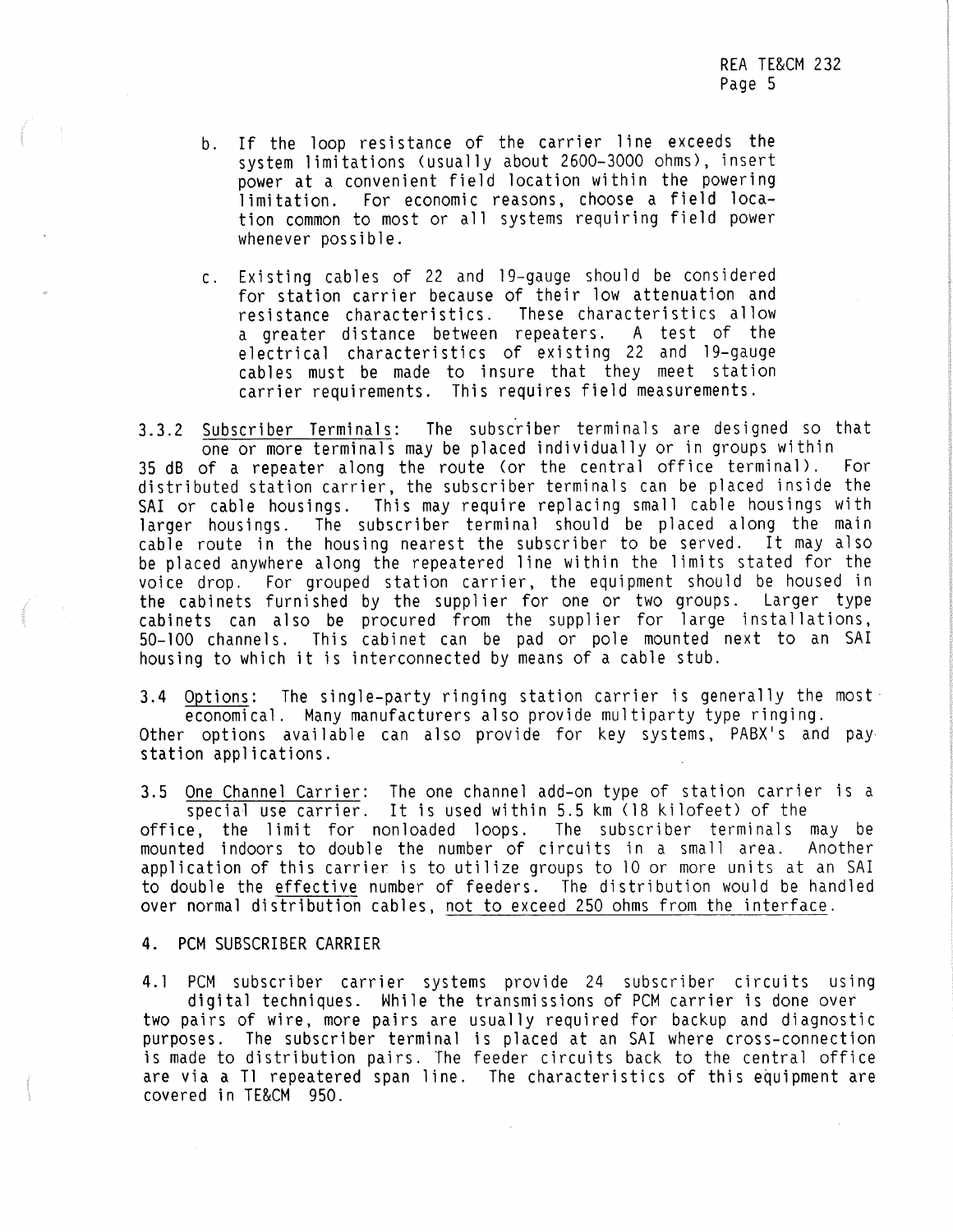4.2 Screened filled 24-gauge cable designed for PCM carrier allows maximum<br>usage for span line operation. If many systems of PCM prove economical,<br>either initially or in the future, this type cable should be specified. Screened cable and its application to PCM carrier is covered in TE&CM 950.

## 4.3 PCM Carrier Application

4.3.1 Subscriber terminals are installed at SAI points.

4.3.2 The voice drop capabilities of PCM carrier are from 1200 to 1500 ohms.<br>The 1000 Hz net loss through the PCM carrier equipment is about 2 dB.<br>Therefore, the voice extension over distribution pairs is limited to 6 dB a 1000 Hz.

4.3.3 Loading is required for distribution pairs if the 1000 Hz loss is greater than 6 dB which equates to 4 km (13 kf) of 24 gauge cable. Since the subscriber terminal may be located at any point in relation to the

load coil locations, the first load coil may be any distance away up to one full section instead of the usual half section. While there is a slight transmission degradation, this configuration will still provide satisfactory frequency response and impedance matching (return loss) provided that the end section requirements of paragraph 2.1.1 are met. Refer to Exhibit I.

4.3.4 The PCM span line is engineered as prescribed in TE&CM 950.

4.3.5 If SAI locations are established near proposed repeater points, repeaters may be placed at SAI's to reduce the number of housings required. While, in general, PCM repeaters should be spaced at 33.5 dB maximum intervals (23 dB for office end sections, these lengths may be<br>shortened in cases where future intermediate systems are anticipated. This shortened in cases where future intermediate systems are anticipated. should be done in such a way as to minimize the number of repeater points in the ultimate system.

- 4.3.6 At the subscriber terminal 117 Vac commercial power is required with a battery standby.
- 4.3.7 A spare span line normally should be provided between the subscriber<br>terminal and the central office.

4.3.8 It is recommended that PCM span lines be implemented on filled screened cable. A PCM carrier span line can be applied to buried air core cable only if the electrical properties are tested and will support PCM.

5. REMOTE SWITCHING TERMINALS AND CONCENTRATORS

5.1 Field of Use: Remote switching terminals and concentrators can be used<br>to reduce feeder circuit requirements. This is done by providing<br>switching equipment at the SAI. For each trunk (feeder), about four subscriber lines (distribution) can generally be served. Currently available concentrators provide 250 lines from 48 trunks, 96 or 128 lines from 24 trunks, or 24 lines from 6 trunks. Since installation of remote switching features reduces the call handling capabilities of the system, consideration must be given to the calling habits of the subscribers served by concentrators.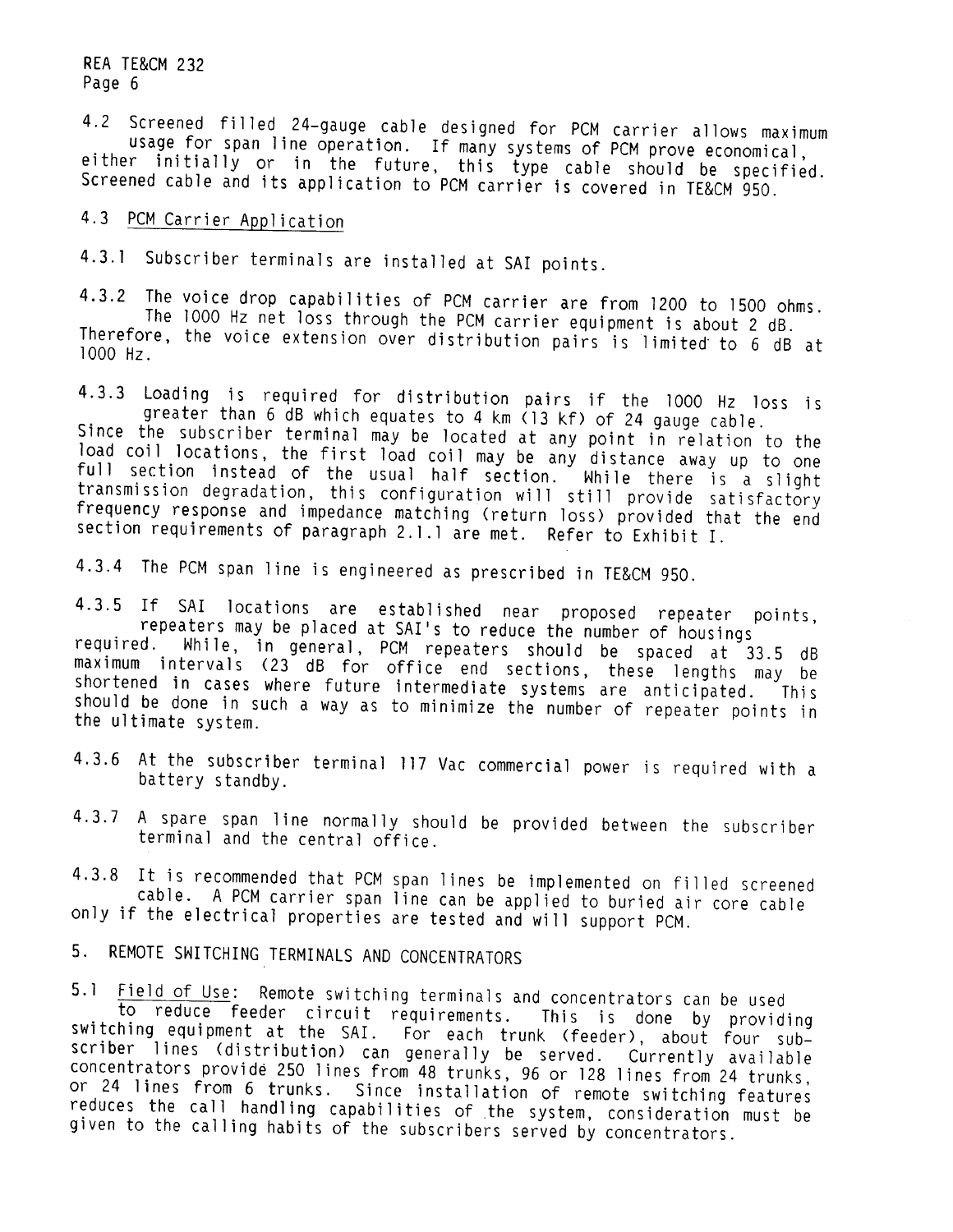- 5. 2 The remote switching terminals and concentrators available today vary widely in desjgn.
	- a. The oldest type of concentrator design has both a central office<br>and a subscriber terminal. Subscriber lines are concentrated and a subscriber terminal. Subscriber lines are concentrated<br>into a number of trunk circuits. The trunks can be connected using either physical or carrier derived pairs. Concentrators using physical trunks are low in cost and are useful in serving subscriber clusters inside of the 'carrier breakeven point'. Since the terminals can be connected using carrier derived pairs, they can be applied to existing carrier installations to provide additional pair-gain. See Exhibit III.
	- b. A second general type of concentrator utilizes integrated PCM carrier trunks. The advantage of carrier derived trunks is that they become more economical as distances between terminals<br>increase, In-addition, transmission limits are-easily-met, See increase. In addition, transmission limits are easily met. Exhibit IV.
	- c. Digital remote switching terminals (RST) are also a form of concentrator. These terminals are an integral part of a digital central office and are connected to the office directly by a PCM span line. The central office terminal hardware is reduced to span line terminals and interfaces to the digital switch. This eliminates not only the cost of the concentrator's central office line circuits, but also the host digital switch's line circuits. Since an RST is considered to be part of a central office, subscriber loop limits of up to 1900 ohms resistance and 8 dB of loss at 1000 Hz from the remote terminal are applicable.

5.3 Subscriber terminals of concentrator equipment can also be classified into three types, depending upon how the talking battery is provided to the subscriber. The three methods of providing talking battery are:

- a. Directly from the central office battery supply.
- b. From a subscriber carrier terminal.
- c. From a local battery supply and talking bridge in the subscriber concentrator terminal.
- **5.4** Concentrator equipment is movable equipment.

#### **5.5** Concentrator Application

5.5.1 Subscriber and Remote Switching Terminals: Subscriber concentrator<br>terminals and remote switching terminals are generally located at the<br>SAI. The trunk circuits (feeders) may be loaded cable pairs, individual carrier channels or DSl groups (PCM span lines).

5.5.2 If the trunks are physical cable pairs and talking battery is provided from the central office, the maximum overall distance from the central office to the subscriber is determined by the limits of the central office and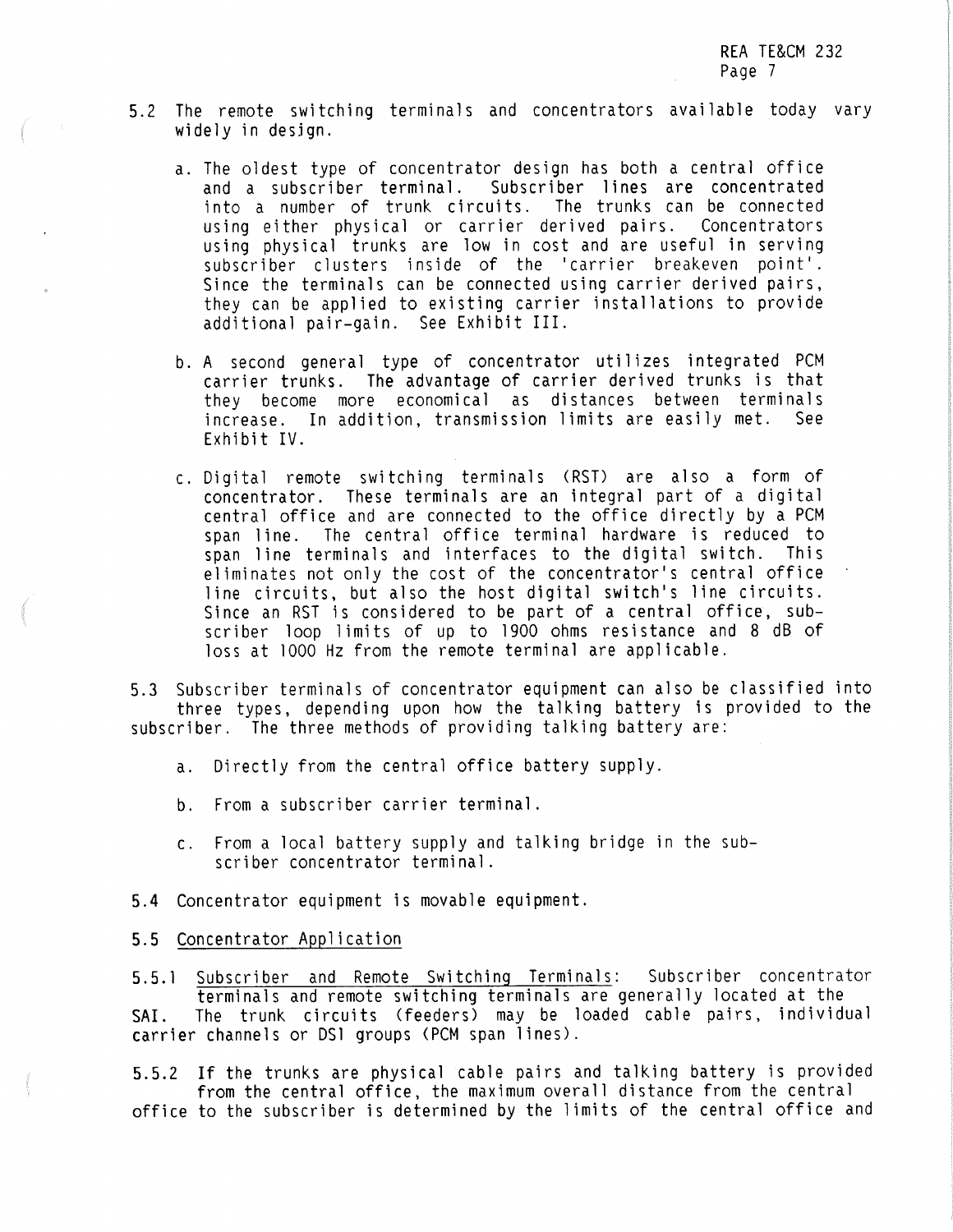associated voice frequency repeater and loop extension equipment. For loaded physical trunks, the concentrator may be located at any point with respect to load coil locations unless intracalling is in use (see paragraph 5.5.4). If the combined distance to the subscriber load coil (including distance from load coil to SAI) is less than 2.7 km (9 kilofeet) for D-66 or 1.8 km (6 kilofeet) for H-88 loaded trunks, the distribution cables should be nonloaded. For longer distances loading should be continued on the distribution cables.

5.5.3 If the trunks are carrier derived and talking battery is provided from the carrier subscriber terminal, the maximum allowable distance from the concentrator terminal to the subscriber is determined by the resistance limit of the carrier subscriber terminal or the 8 dB at 1000 Hz limitation through the carrier and the voice drop. The transmission impairment incurred by placing the terminals at points other than the half load point is the same as for PCM subscriber carrier as discussed in paragraph 4.3.3.

5.5.4 Intracalling: Some concentrators include intracalling links to improve the concentrator's traffic capability. With intracall, a call between two subscribers served by the same concentrator does not tie up two trunks back to the central office. Instead a connection is made between the two subscribers within the concentrator itself. Talking battery is provided from a terminal battery supply and talking bridge at the subscriber concentrator terminal. The concentrator should be located halfway between load points if intracalls will be made between subscribers on loaded loops, otherwise, transmission will be degraded.

5.6 Special Applications: While, in general, the SAVE procedure allows location of interface points anywhere, there may be circumstances where the SA! should be located at the midpoint of a loading section.

5.6. l If it is necessary to use voice frequency repeaters and loop extenders at a PCM carrier or concentrator terminal, the terminal should be located at the effective midpoint between the load coils. This can be done by locating the terminal at the physical midpoint between load coils or building out to a half load section with built-out capacitors. Otherwise, the voice frequency repeaters may be unstable in their operation.

5.6.2 If the PCM carrier or concentrator equipment is located in an area intended to become a new central office location, the proper location for the equipment is at midpoint to load coils. Likewise, if a small central office is replaced with PCM carrier or concentrator equipment, the equipment should be installed at (or near) the previous central office location. Refer to **Exhibit** II.

5.6.3 Where talking battery is provided from the subscriber terminal and the "intracall" feature is used, concentrators should be located halfway between load points as discussed above in paragraph 5.5.4.

**6. RADIO** 

6. 1 The basic telephone transmission facilities currently available for subscriber loops are paired wire and radio. Fiber optic cables are now. being increasingly used for trunking applications but rarely for subscriber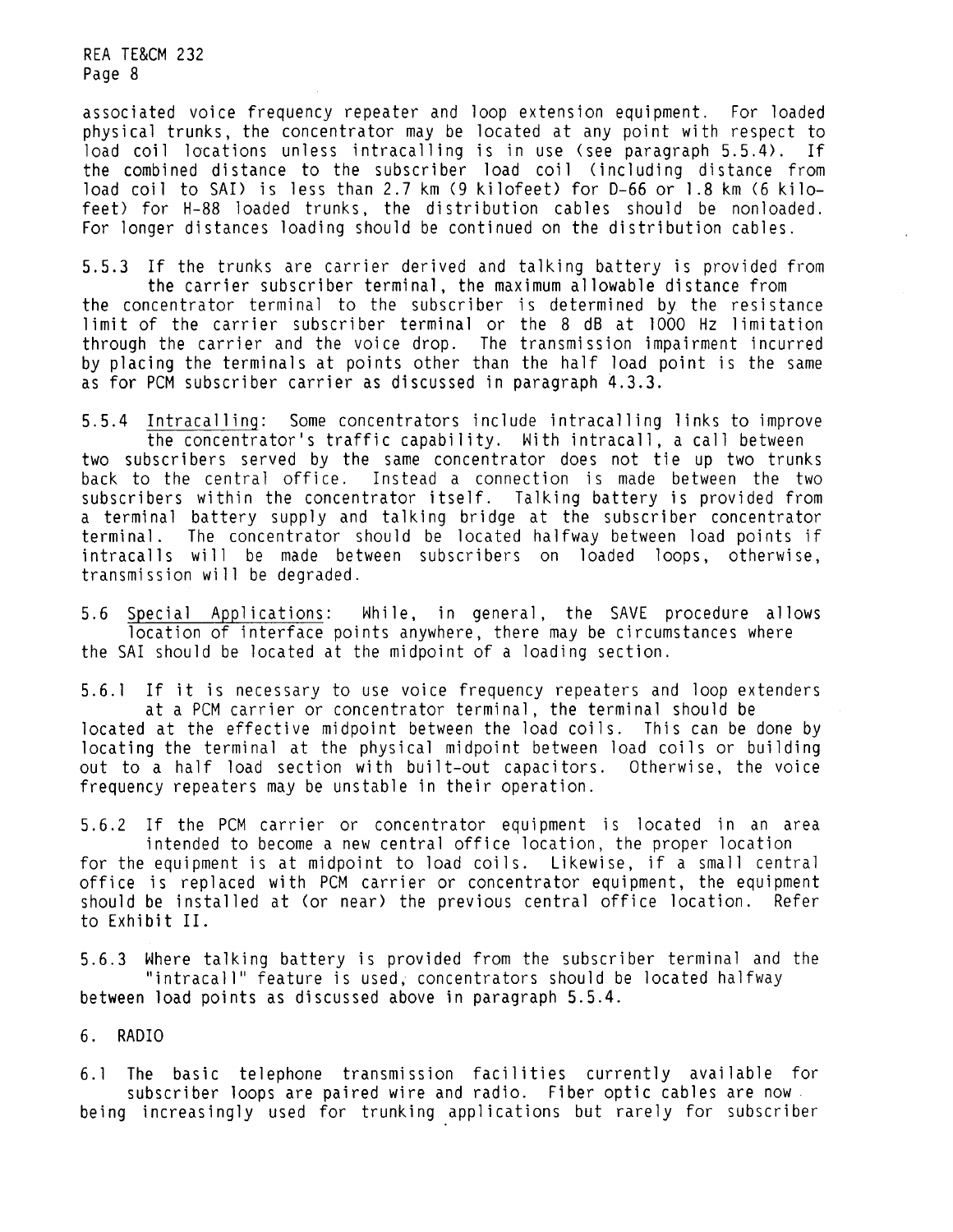loop applications. In subscriber loop applications, wire is generally the only practical facility. In a few cases, however, radio is the better In a few cases, however, radio is the better choice. As with wire, radio can provide a single voice circuit, but it can also provide many voice circuits with the application of multiplexing equip-<br>ment. Service to a single subscriber or up to four multiparty subscribers maybe provided using a single channel version called a rural radio subscriber link. Service for 100 or more lines may be provided using wideband radio (microwave) with the application of multiplexed carrier. In both instances, ideally, the radio should be located at an SAI point along the major cable route. In reality, the radio terminal may be located off the main cable route<br>(i.e., on a nearby hill) and a special SAI location at the radio terminal may be advantageous. Typically subscriber stations or other SAI's are connected to the radio SAI by cable pairs at distances of up to 1500 ohms (including telephone set). The carrier equipment applied to microwave is called multiplex equipment and may pe of the digital or analog type.

6.2 Radio should be used when the annual cost of the cable with span line<br>repeaters is equal to or greater than the annual cost of radio. An example<br>would be where the terrain or weather makes installation and maintenance of physical plant high. This could make radio feasible over relatively short distances.

6.3 Typical radio paths range from 16 to 64 km (10 to 40 miles in length with<br>the average being about 40 km (25 miles). Frequency assignments, inter-<br>vening terrain and precipitation are contributing factors that set the m length. (Precipitation is not a significant factor for operating frequencies **below** 11.0 GHz.> Line of sight transmission is required for microwave, but not for the single channel• subscriber radio link. Antenna supporting structures (towers) will vary depending on path length and terrain elevations<br>at the terminal sites and along the path. REA TE&CM 931, "Microwave at the terminal sites and along the path. REA TE&CM 931, Propagation and Path Surveys", covers design criteria.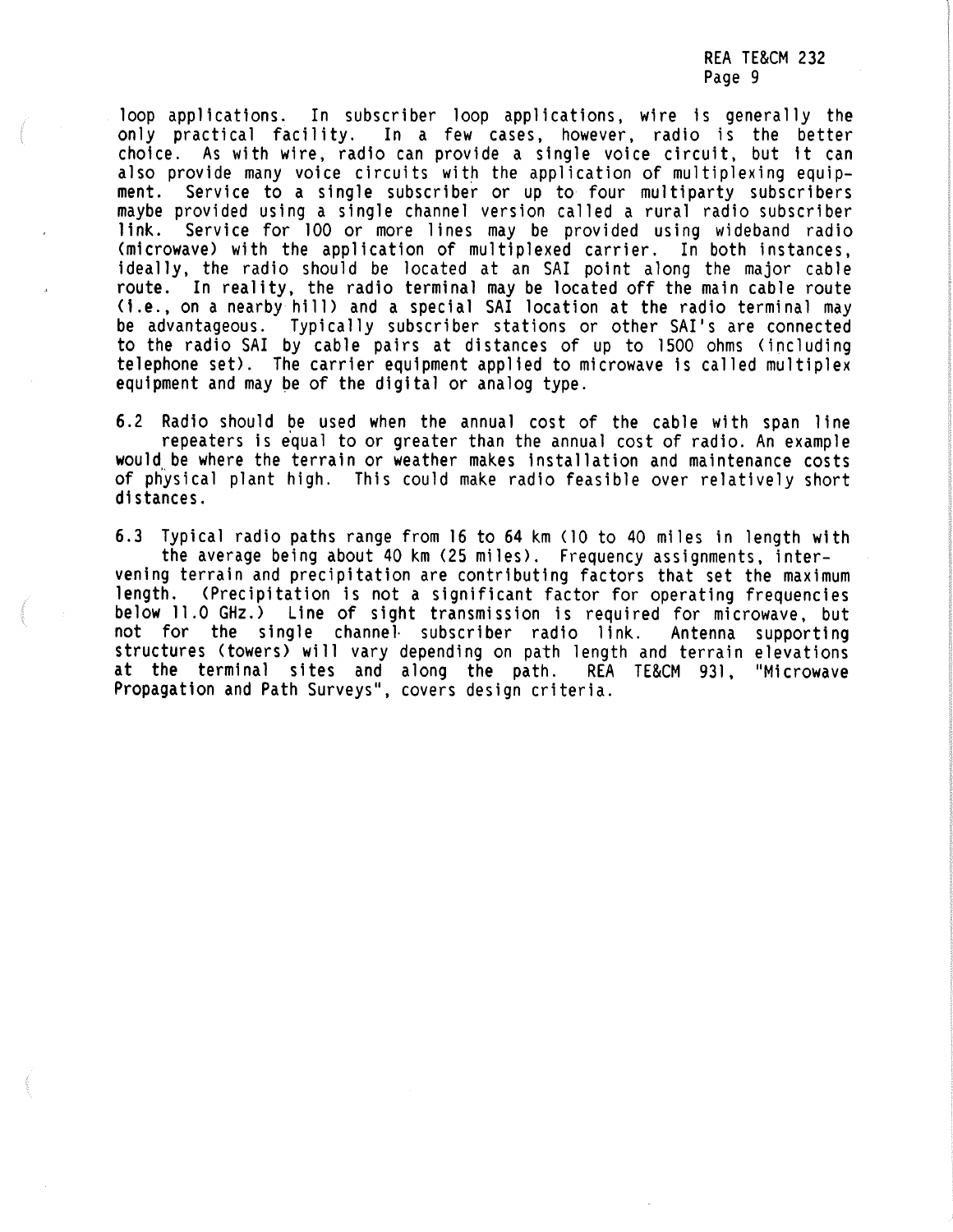## TRANSMISSION LIMITS PCM SUBSCRIBER CARRIER/CONCENTRATOR



• IF LESS THAN 0.4 LOAD SECTION, BUILD OUT TO *½* LOAD SECTION. \*\* OHM LIMITS SPECIFIED INCLUDE TELEPHONE SET.

EXHIBIT I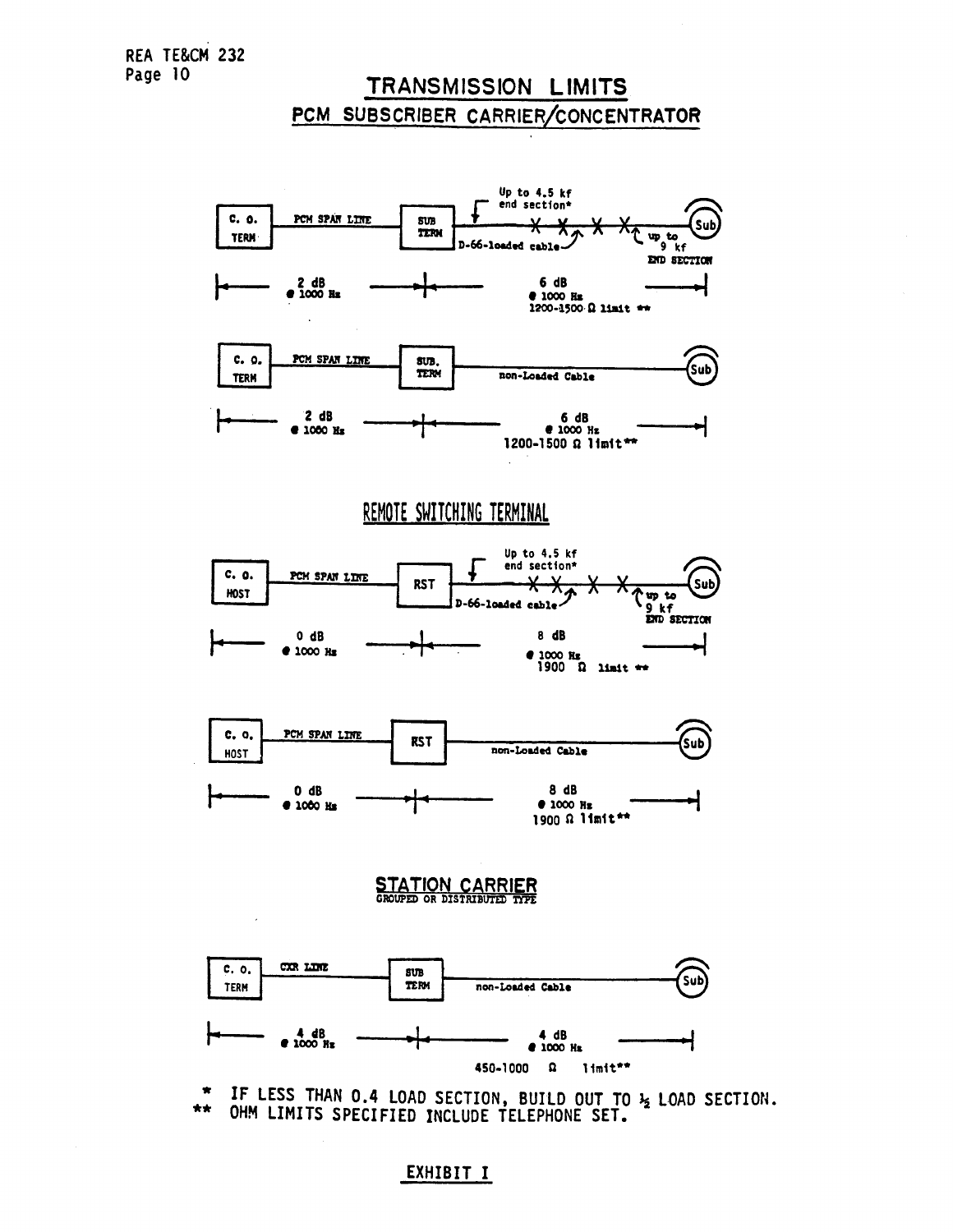# TRANSMISSION LIMITS

SPECIAL APPLICATIONS

PCM SUBSCRIBER CARRIER/CONCENTRATOR



\* WHERE A CENTRAL OFFICE OR REMOTE SWITCHING TERMINAL MAY BE ESTABLISHED OR IF VF REPEATERS ARE REQUIRED AT SUBSCRIBER TERMINAL, PLACE QUIPMENT AT½ LOAD POINT OR BUILD OUT TO½ LOAD SECTION. \*\* OHM LIMITS SPECIFIED INCLUDE TELEPHONE SET.

### EXHIBIT II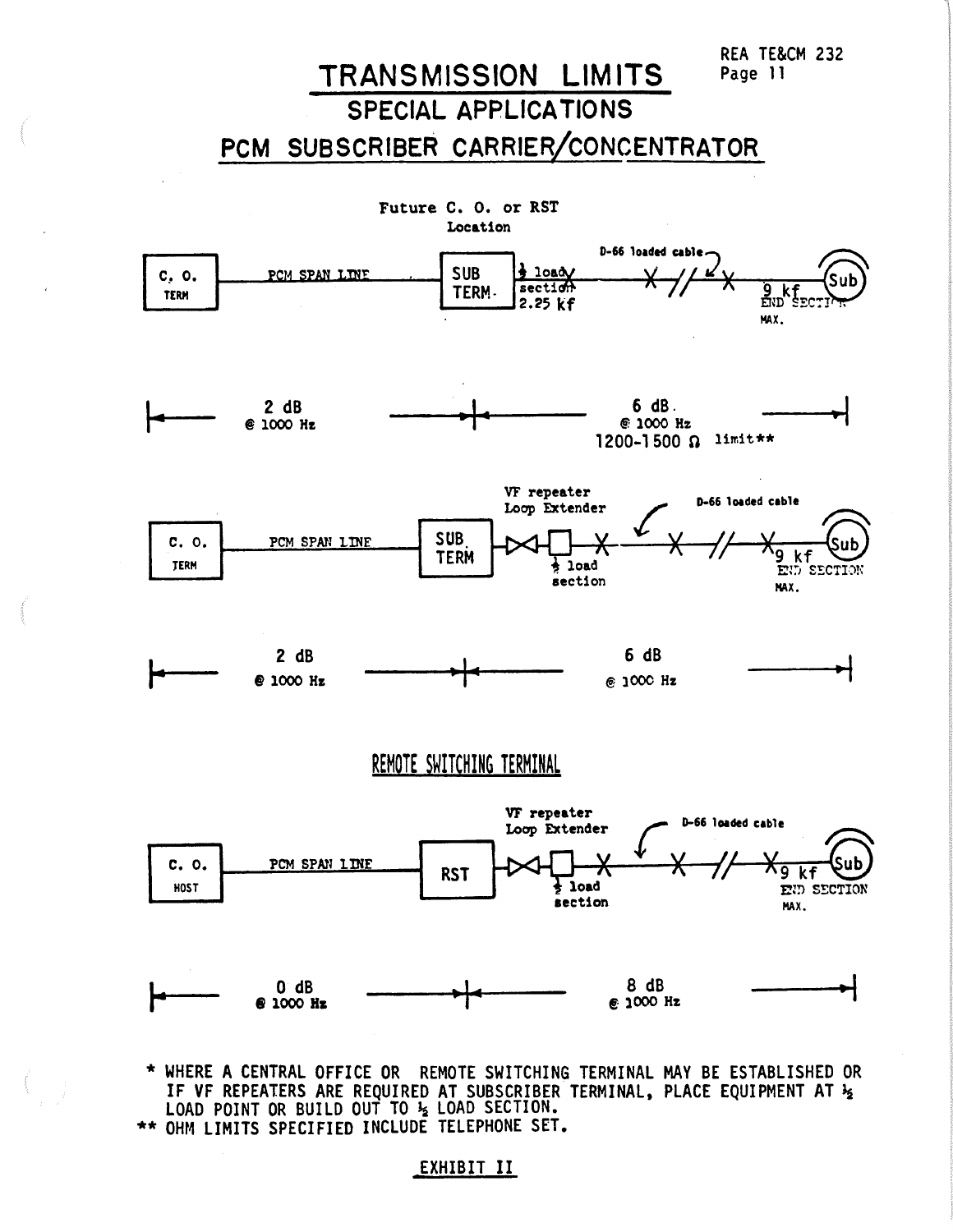# Subscriber Line Concentrator



# EXHIBIT III

Subscriber Line Concentrator With Integral Digital Carrier



EXHIBIT IV

Digital Remote Switching Terminal

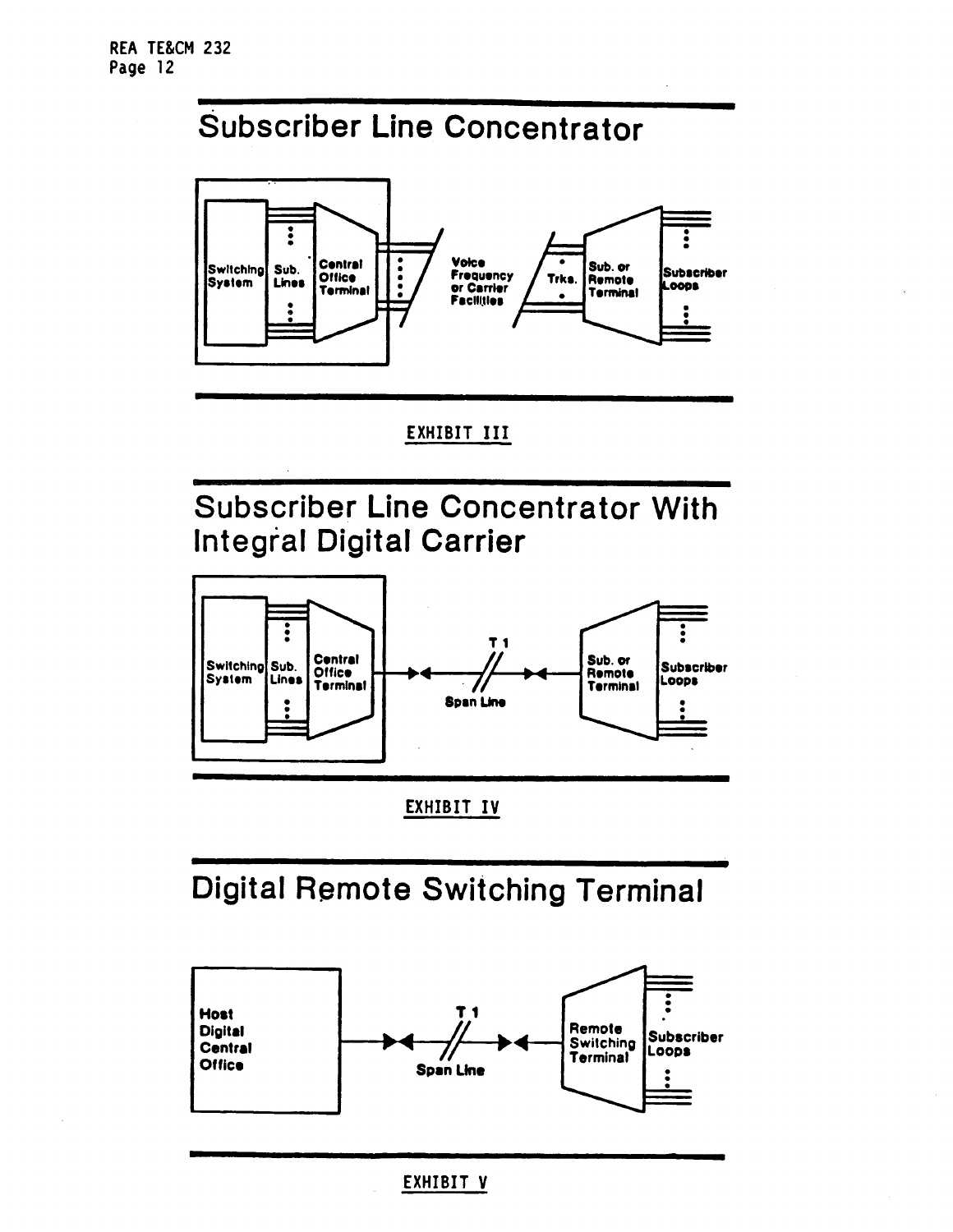#### **APPENDIX**

# Examples Showing Development of Carrier Channel, Subscriber Concentrator Line and Remote Switching Terminal Line Costs

1. To compare electronic equipment versus physical cable costs and determine the economical alternative design, some form of cost averaging must be **developed.** This appendix serves as an example of how to separate these costs into a useful form that can be periodically updated. It must be emphasized that these costs serve only as an example of a portion of the equipment available today. Current costs should be determined and updated periodically.

a. From this exercise the following conclusions can be made concerning the effect that subscriber density and the number of systems along a route has on per circuit cost:

- 1) Distributed station carrier costs are rather uniform (for a given type). Since there is very little shared equipment, the per circuit costs are almost unaffected.
- 2) Grouped station carrier costs are only moderately affected because there is some shared equipment such as subscriber housings.
- 3) PCM subscriber carrier, subscriber line concentrators,<br>and RST's costs are greatly affected since there is considerable shared equipment.
- b. All per channel and line costs.are affected by system length. This is reflected in the per channel share of repeater costs.

1.1 In the development of these costs, the following assumptions are made.<br>The carrier facilities are to be used on existing 24-gauge filled cable.<br>**Each** system is fully equipped with channels. Spare parts are calculated **5 percent of basic electronic equipment costs. The central office terminal** installation costs include hardware, wiring, and labor. To establish ac power at a location, a charge of \$225 is used. A more specific breakdown of the assignment of costs is shown in the following paragraphs.

1.2 Because of significant differences between carrier applications and physical applications, a comparison between physical and carrier plan is **best** done by comparing 80 to 90 percent filled physical circuits with 100 percent filled carrier channels for applications involving reinforcement to existing cable plant. For designs involving new cable plant and certain other situations discussed in TE&CM Section 231 comparisons should be made using the incremental cost per new cable. pair and 100 percent filled carrier channels (or RST lines). It is pointed out that in Phase I, the number of circuits required is determined using fill factors corresponding to low, medium, or high growth expectations, whether physical or carrier derived feeders are involved. In Phase II, the correct number of carrier pairs are specified to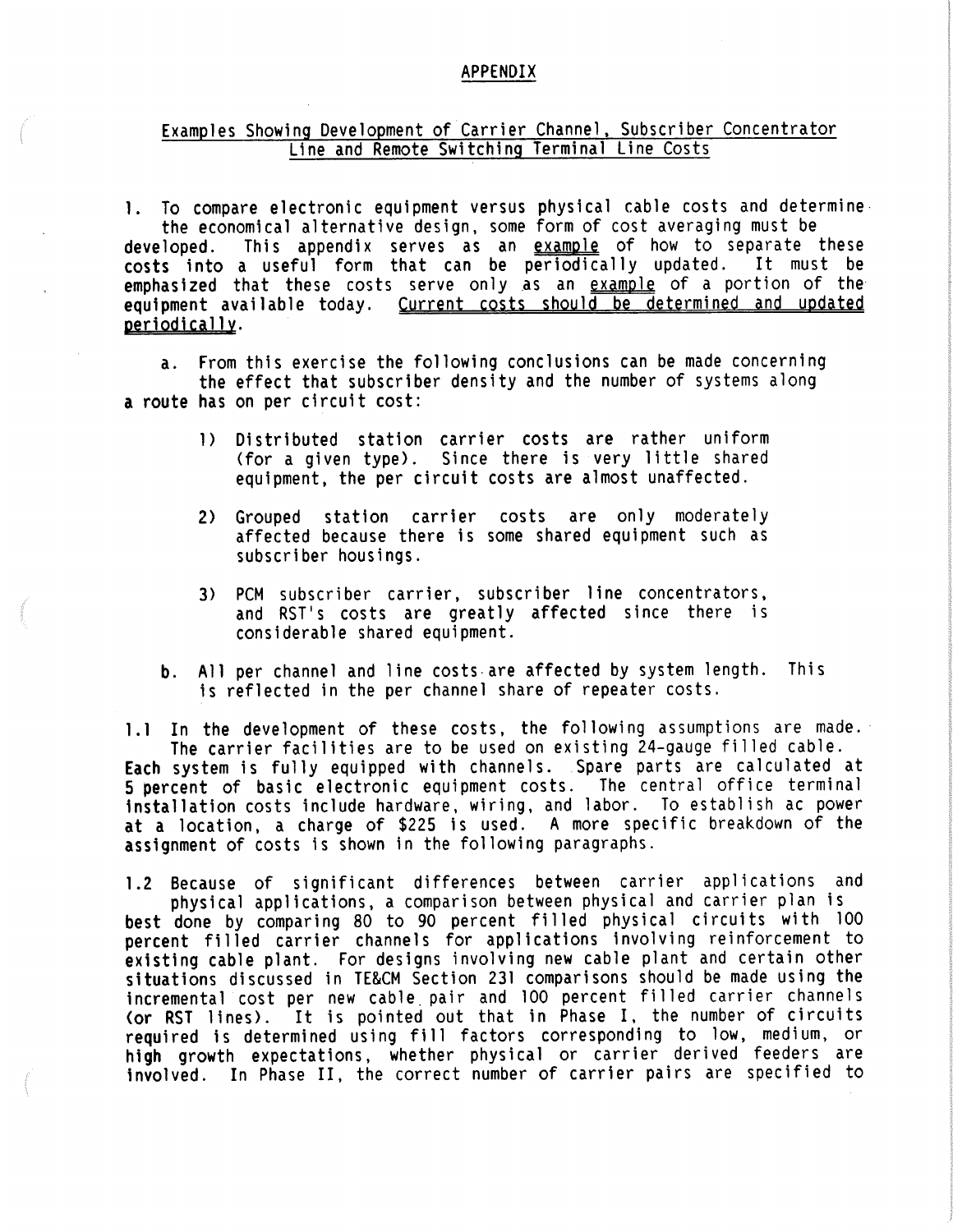provide carrier systems to meet the circuit requirements. During application engineering of carrier systems, fill the systems as close to 100 percent capacity as possible. Carrier pairs are available for adding more carrier systems if needed. The costs derived here are based on full carrier systems.

#### 1 .3 Cost Comparisons

1.3.l Table A-1 shows the typical installed per channel cost of full sub- scriber carrier systems where there are one to four systems on a route. The most significant savings is because of the shared repeater housing. Also note that the per channel cost of remote power for station carrier is reduced significantly if the remote power unit can be shared with several systems.

1.3.2 If carrier is applied to existing facilities, telephone ringer change- out {estimated at \$13 per channel) and loading coil removal {estimated at \$3 to \$8 per channel would be added to the per channel costs. One-party carrier channels usually require straight-line ringers.

1.3.3 Table A-2 shows the typical installed per line cost for concentrator and RST systems. Costs for 64 and 128-line concentrators are provided since these are typical configurations. Costs for 32-line systems are provided as a basis for analyzing the use of line concentrators and RST's on low density routes. Costs for 256-line RST's are provided since this is a typical size for RST's. In the case of the step-by-step RST, the equipment is typically limited to groups of 96 lines.

#### 1.4 Description of Electronic Equipment Costs

- 1.4. 1 Distributed Station Carrier
	- a. Channel costs include:<br>Common = CO shelf, common equipment and termination unit Channels =  $CO$  channel cards and subscriber channels
	- b. Subscriber installation includes labor and some costs for pedestal housing changeout.
	- c. Repeater installation includes labor and either a shared housing cost or some pedestal changeout costs.
	- d. If the system length exceeds 3000 ohms, remote power, installation, and ac power costs are included.

#### 1.4.2 Grouped Subscriber Carrier

- a. Channel costs include:<br>Common = CO shel  $=$  CO shelf, CO common equipment, subscriber common equipment, and subscriber housing.
	- Channels = CO and subscriber channel cards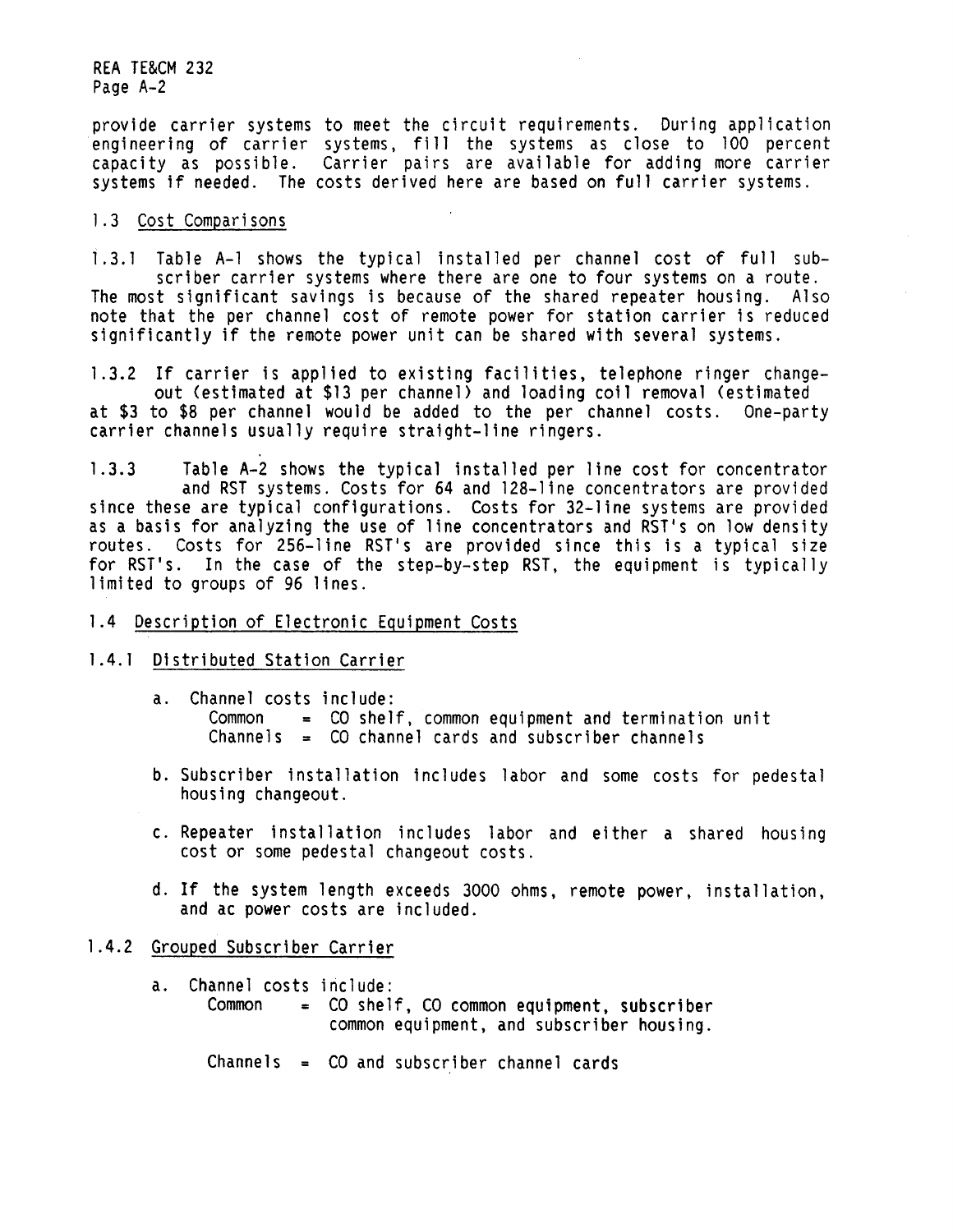- b. Subscriber installation is primarily labor to install the housing.
- c. Repeater installation cost includes labor and either a shared housing cost or some pedestal changeout costs.
- d. If the system length exceeds 3000 ohms, remote power, installation and ac power costs are included.

#### l .4.3 PCM Subscriber Carrier

- a. Channel costs include:
	- Common = CO common equipment, subscriber common equipment, office and subscriber repeaters, subscriber batteries, ringing and power equipment, and
	- $Lines = CO$  and subscriber line cards, and  $CO$  and subscriber line switching equipment (matrix) that is determined by the number of lines.<br>Trunks = CO and subscriber trunk cards, and CO and
	- subscriber switching equipment that is sized based upon the number of trunks.
- b. Subscriber installation costs include labor for the housing and the cost to establish ac power.

#### l **.4.4** Subscriber Line Concentrator

- a. Line costs include:
	- Common = CO common equipment, subscriber terminal common equipment, subscriber batteries, ringing and power<br>equipment, and subscriber terminal housing.  $Lines = CO$  and subscriber line cards, and  $CO$  and subscriber line switching equipment (matrix) that is determined<br>by the number of lines.  $Trunks = CO$  and subscriber trunk cards, and CO and subscriber switching equipment that is sized based upon the
- b. Subscriber installation costs include labor for the housing and the cost to establish ac power.

#### 1.4.5 Subscriber Line Concentrator with Integral PCM Carrier Trunks

number of trunks.

a. Line costs include:<br>Common =  $CO$  co

- = CO common equipment, subscriber terminal common equipment, office and subscriber repeaters, subscriber batteries, ringing and power equipment,<br>and subscriber housing.
- $Lines = CO$  and subscriber line cards.
- b. Subscriber installation costs include labor for housing installa- tion and cost to establish ac power.
- c. Repeater installation is calculated at 10 percent of the housing cost.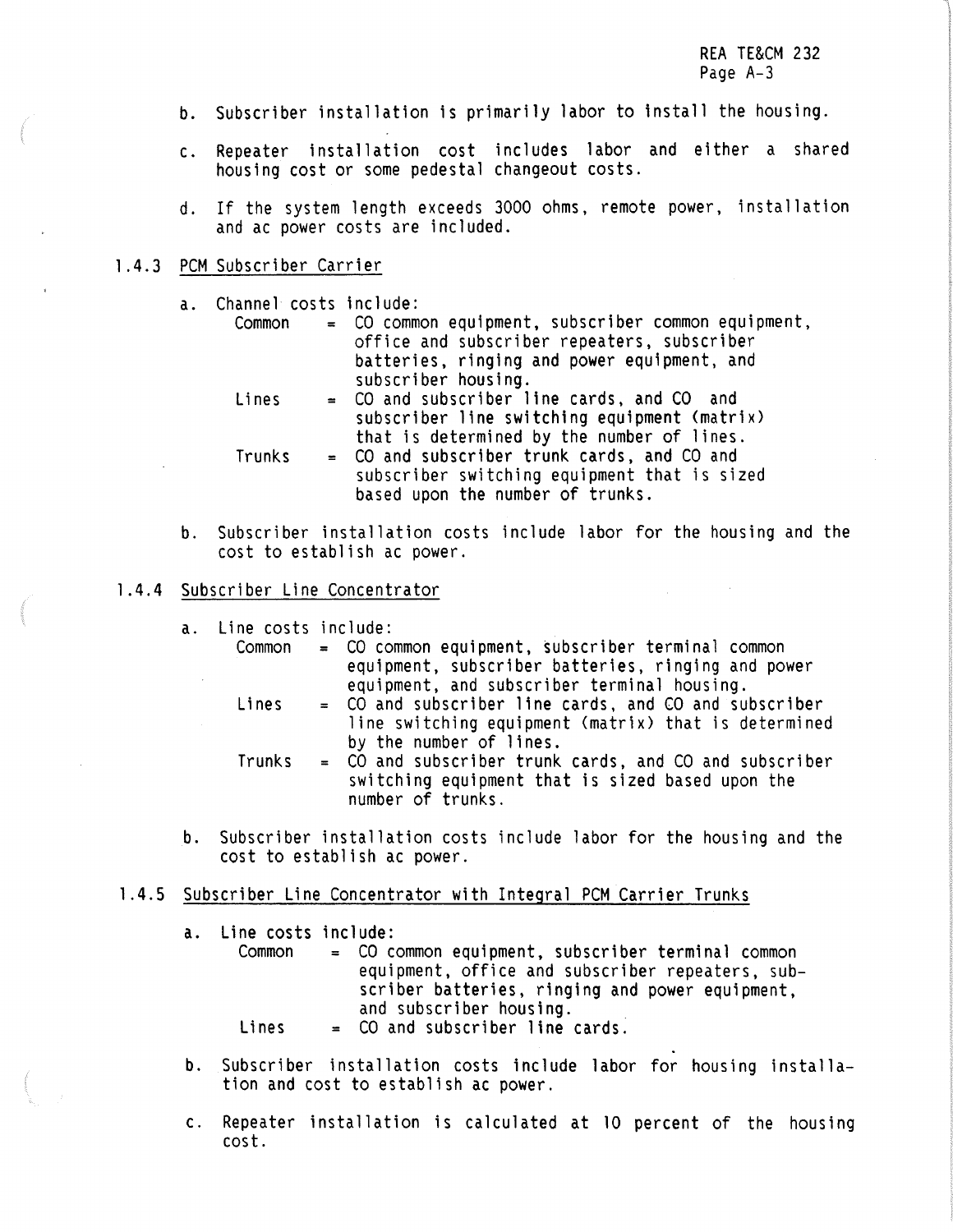- **1.4.6 Digital Remote Switching** Terminals
	- a. Installed line costs include: Common = CO common equipment, subscriber common equipment, office and subscriber **repeaters,** subscriber batteries, ringing and power equipment, and subscriber housing. Line = RST line cards

Line Credit = Credit for CO lines replaced by RST lines

- b. Repeater installation is calculated at 10 percent of. the housing and repeater costs.
- 1.4.7 SxS Remote Switching Terminal
	- a. Net per line costs include:
		- Total Equipment= CO common equipment and interface to step- by-step office, subscriber common equipment, subscriber batteries, ringing and power equipment, line and intrasystem trunk circuits, and subscriber terminal housing.
			- CO Equipment<br>Replaced = Credit for line circuits (lock-out), linefinders and connector-circuits, shelves and frames replaced by RST terminal equipment.
	- b. Subscriber installation costs include labor for the housing installation and the cost to establish ac power.
- 2. Development of Equipment Costs
- 2. 1 Distributed Station Carrier (8 Channels)

| Common               |  |  | 160     |
|----------------------|--|--|---------|
| Channels (\$375 x 8) |  |  | 3,000   |
| System Cost          |  |  | \$3,160 |

Channel Equipment Cost =  $$3,160 - 8 = $395$ 

There are no shared costs except in the changeout of pedestal housing for repeaters and subscriber terminals. These are included as a part of the installation costs.

| Channel Cost               | \$395 |  |
|----------------------------|-------|--|
| Spare Parts (5%)           | 20    |  |
| CO Installation            | 14    |  |
| Subscriber Installation    | 21    |  |
| Installed Per Channel Cost | \$450 |  |
| Repeater                   | \$275 |  |
| Spare Parts (5%)           | 14    |  |
| Installation               | 28    |  |
| Installed Repeater Cost    |       |  |

Per Channel Share of Repeater =  $$317 - 8 = $40$  per channel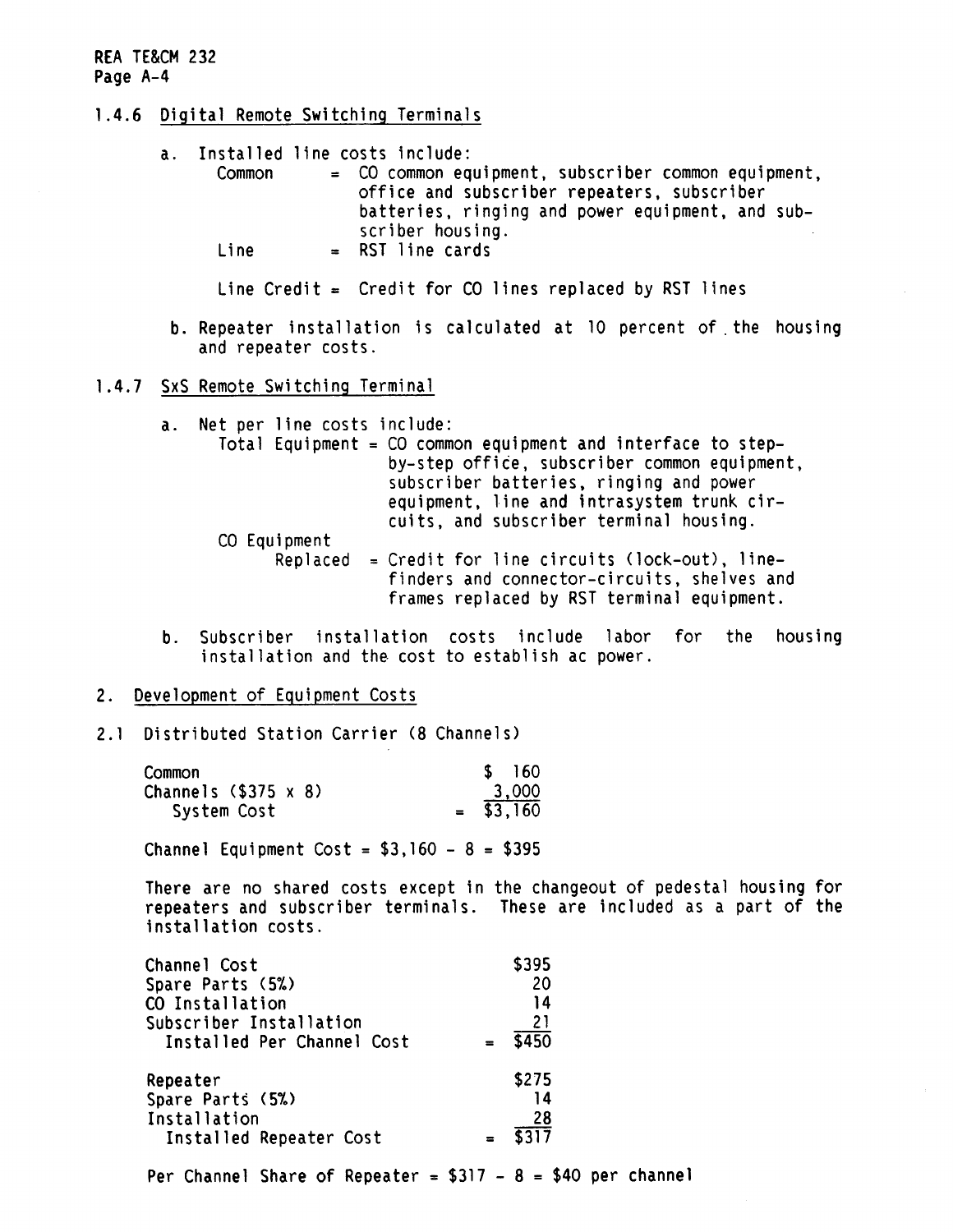|  | Installed Per Channel Costs |                               |
|--|-----------------------------|-------------------------------|
|  |                             | (8 Ch. Dist. Station Carrier) |

| Repeaters   | Costs                        | Per Channel Cost |
|-------------|------------------------------|------------------|
|             | $$450 + 0$<br>$$450 + 40$    | \$450<br>\$490   |
| 2           | $$450 + 80$                  | \$530            |
| $4^{\star}$ | $$450 + 120$<br>$$450 + 160$ | \$570<br>\$610   |
| $5*$        | $$450 + 200$                 | \$650            |

## **2.2**  Grouped Station Carrier (8 Channels)

|                                 | One System            | Two Systems        | Four Systems     |
|---------------------------------|-----------------------|--------------------|------------------|
| Common<br>Channels $($255 x 8)$ | 570<br>S.             | 855<br>S.<br>4,080 | \$1,440<br>8,160 |
| Totals                          | $\frac{2,040}{2,610}$ | $\sqrt{4,935}$     | \$9,600          |
| Per Channel Cost $=$            | \$326                 | \$308              | \$300            |
| Channel Cost                    | \$326                 | \$308              | \$300            |
| Spare Parts (5%)                | 16                    | 15                 | 15               |
| CO Installation                 | 14                    | 13                 | 12               |
| Subscriber Installation         | 18                    | 17                 | 16               |
| Installed Per Channel Cost =    | \$374                 | \$353              | \$343            |
| Repeater                        | \$275                 | \$275              | \$275            |
| Spare Parts                     | 14                    | 14                 | 14               |
| Installation                    | 28                    | 28                 | 28               |
| Installed Repeater Cost $=$     | \$317                 | \$317              | $\sqrt{317}$     |

Per Channel Share of Repeater =  $$317 - 8 = $40$  per channel

Installed Per Channel Costs (8 Ch. Grouped Station Carrier)

|                |              | System             |              | 2 Systems    |              | 4 Systems |       |      |
|----------------|--------------|--------------------|--------------|--------------|--------------|-----------|-------|------|
|                | Costs        | Cost<br>Ch.<br>Per | Costs        | Per Ch. Cost | Costs        | Per       | Ch.   | Cost |
| $Rptrs$<br>0   | $$374 + 0$   | \$374              | $$353 + 0$   | \$353        | $$343 + 0$   |           | \$343 |      |
|                | $$374 + 40$  | \$414              | $$353 + 40$  | \$393        | $$343 + 40$  |           | \$383 |      |
| $\overline{2}$ | $$374 + 80$  | \$454              | $$353 + 80$  | \$433        | $$353 + 80$  |           | \$423 |      |
| 3              | $$374 + 120$ | \$494              | $$353 + 120$ | \$473        | $$343 + 120$ |           | \$463 |      |
| $4*$           | $$374 + 160$ | \$534              | $$353 + 160$ | \$513        | $$343 + 160$ |           | \$503 |      |
| $5*$           | $$374 + 200$ | \$574              | $$353 + 200$ | \$553        | $$343 + 200$ |           | \$543 |      |
|                |              |                    |              |              |              |           |       |      |

• See paragraph 2.2.1

 $\mathcal{L}$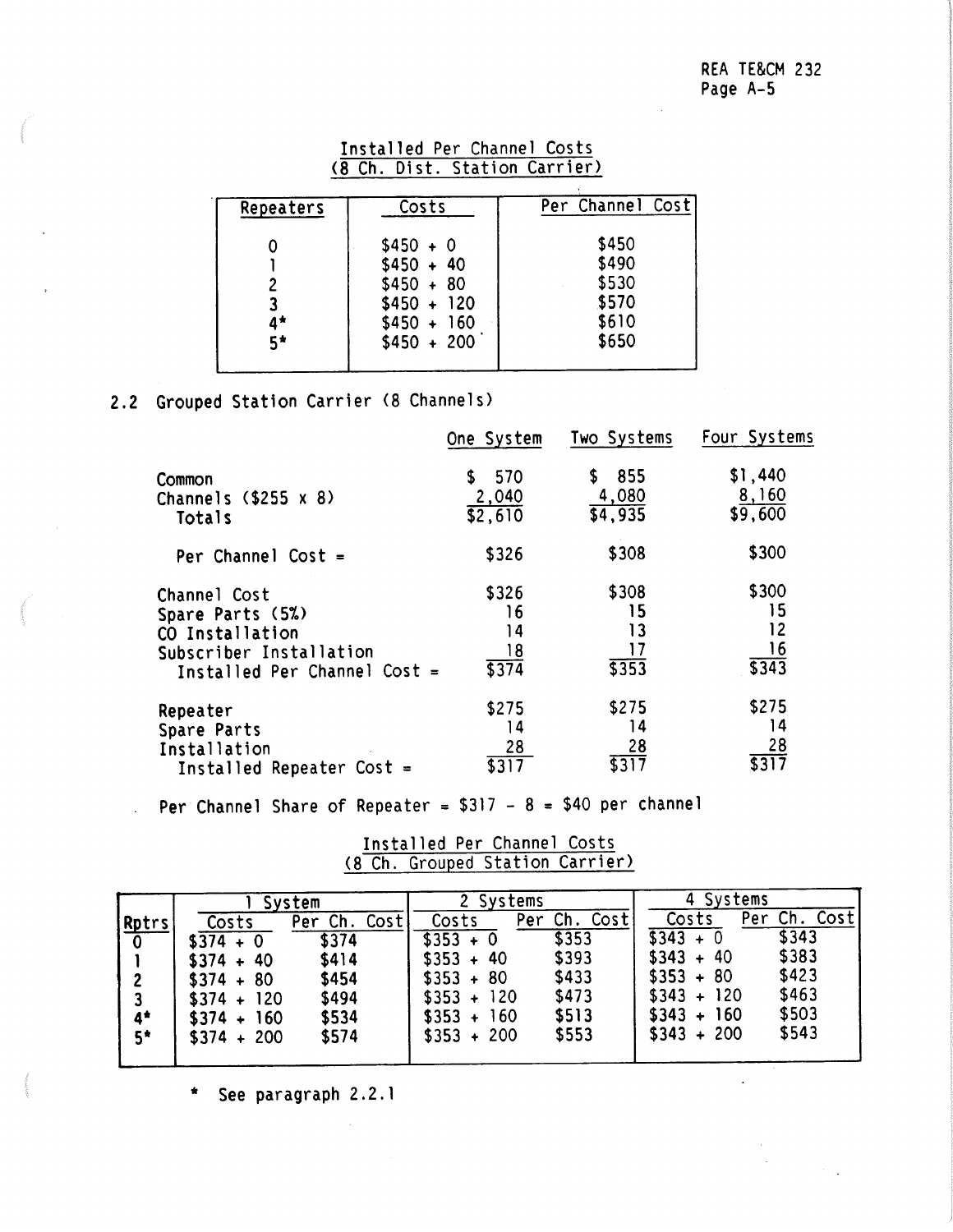## 2.2. 1 Station Carrier Remote Power Costs

If the system length exceeds 3000 ohms, remote power is required along the cable route. The installed cost for the first system is \$1,925, including \$1,550 for equipment, \$225 to establish ac power and \$150 for installation. The cost for each additional system is \$225, including installation.

| <b>Systems</b> | Installed Costs | Channels | Per Channel Cost |
|----------------|-----------------|----------|------------------|
|                | \$1,925         |          | \$241            |
|                | \$2,150         | 16       | \$134            |
|                | \$2,375         | 24       | \$99             |
|                | \$2,600         | 32       | \$81             |
|                |                 |          |                  |

### 2.3 PCM Subscriber Carrier (24 Channels)

|                                                                                                              | 1 System                         | 2 Systems                        | 4 Systems                      |
|--------------------------------------------------------------------------------------------------------------|----------------------------------|----------------------------------|--------------------------------|
| Common<br>Channels $$160 \times 24$<br>Total                                                                 | \$6,160<br>3,840<br>\$10,000     | \$9,820<br>7,680<br>\$17,500     | \$19,640<br>15,360<br>\$35,000 |
| Per Channel Cost $=$                                                                                         | \$417                            | \$365                            | \$365                          |
| Channel Cost<br>Spare Parts (5%)<br>CO Installation<br>Subscriber Installation<br>Installed Per Channel Cost | \$417<br>21<br>15<br>26<br>\$479 | \$365<br>18<br>15<br>22<br>\$420 | \$365<br>18<br>15<br>19        |

Terminal Size, 24 Ch/System

|                                                                              | Single System (24 Ch.) Configuration |                    |                     |  |
|------------------------------------------------------------------------------|--------------------------------------|--------------------|---------------------|--|
| Terminals per route:                                                         | l Terminal                           | 2 Terminals        | 4 Terminals         |  |
| Carrier Installed per Chan. Cost                                             | \$479                                | \$479              | \$479               |  |
| Spare Span Line Terminals<br>Automatic Protection Switches<br>(APS) Optional | 880<br>[2,000]                       | \$1,760<br>[5,000] | \$3,520<br>[14,000] |  |
| Totals                                                                       | 880                                  | \$1,760            | \$3,520             |  |
| Per Channel Cost                                                             | \$37                                 | \$37               | \$37                |  |
| Total Installed per Channel Cost                                             | \$516                                | \$516              | \$516               |  |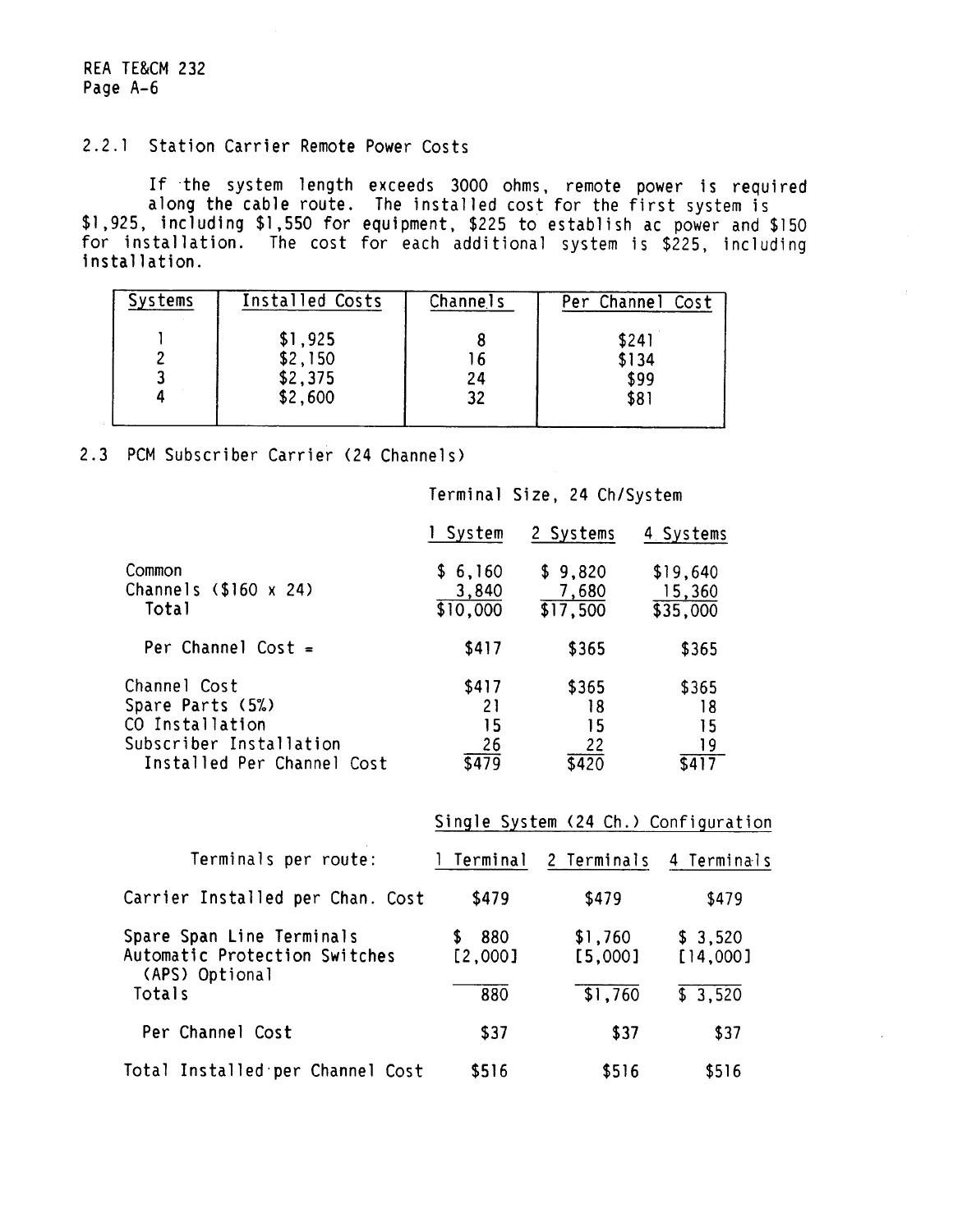> 43 85 \$978

> > \$10

12

2 System (24 Ch.) Config. 4 System (96 Ch.)

34 67 \$771

\$16

8

| Terminals per route:                                             | l Terminal                | 2 Terminals                              | Terminal                       |
|------------------------------------------------------------------|---------------------------|------------------------------------------|--------------------------------|
| Carrier Installed per Chan. Cost                                 | \$420                     | \$420                                    | \$417                          |
| Spare Span Line Terminals<br>APS (Optional)<br>Totals            | \$880<br>[3,000]<br>\$880 | \$1,760<br>[8,000]<br>$\overline{1,760}$ | 880<br>\$.<br>[5,000]<br>\$880 |
| Per Channel Cost                                                 | \$18                      | \$18                                     | \$9                            |
| Total Installed per Channel Cost =                               | \$438                     | \$438                                    | \$426                          |
| Span Line Equipment                                              |                           |                                          |                                |
| Systems per route:                                               | 1 System                  | 2 Systems                                | 4 Systems                      |
| Repeaters $(1$ per system +<br>1 spare $0,$ \$90 ea.)<br>Housing | \$180<br>400              | \$270<br>400                             | \$450<br>400                   |

Cost of spare span line terminals included to insure reliable service to subscribers on PCM systems.

29 58 \$667

Cost of automatic protection switches should be included if the telephone organization normally specified their use to increase reliability.

Span line costs include cost of spare span line repeaters.

Spare Parts (5% of rptrs &

Per Channel Share of Repeaters  $\approx$  \$28

Cable facilities required inside LP#13<br>and first terminal location 6

and first terminal location

housing) Installation Totals

|                                    | <b>Terminal</b>                                                                                                         | 2 Terminals                                                                                                            | 4 Terminals                                                                                                           |  |
|------------------------------------|-------------------------------------------------------------------------------------------------------------------------|------------------------------------------------------------------------------------------------------------------------|-----------------------------------------------------------------------------------------------------------------------|--|
|                                    | Per Chan.                                                                                                               | Per Chan.                                                                                                              | Per Chan.                                                                                                             |  |
| Repeaters                          | Costs<br>Cost                                                                                                           | Costs<br>Cost                                                                                                          | Costs<br>Cost                                                                                                         |  |
| $\mathbf 0$<br>4<br>8<br>12.<br>16 | $$516 + 0$<br>\$516<br>$$516 + 112$<br>\$628<br>$$516 + 224$<br>\$740<br>$$516 + 336$<br>\$852<br>$$516 + 448$<br>\$964 | \$419<br>$$516 + 0$<br>$$516 + 56$<br>\$580<br>$$516 + 112$<br>\$644<br>\$708<br>$$516 + 168$<br>$$516 + 224$<br>\$772 | \$516<br>$$516 + 0$<br>\$556<br>$$516 + 40$<br>\$596<br>$$516 + 80$<br>$$516 + 120$<br>\$636<br>$$516 + 160$<br>\$676 |  |

Installed Per Channel Costs (24 Ch. PCM)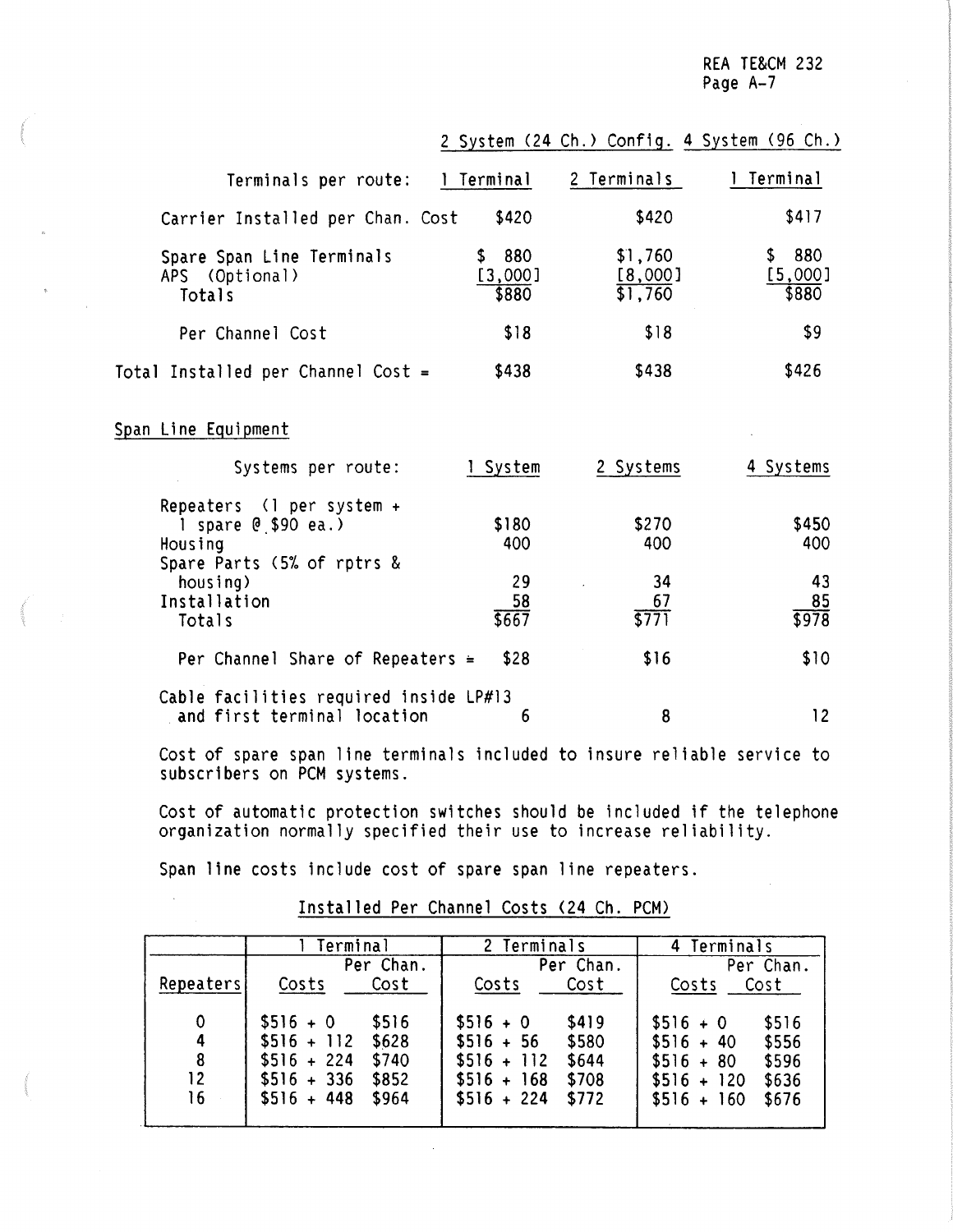## 2.4 Subscriber Line Concentrator on Physical Pairs

| Lines<br><b>Trunks</b>                                                                                        | 32<br>8                                | 64<br>16                               | 128<br>24                               |
|---------------------------------------------------------------------------------------------------------------|----------------------------------------|----------------------------------------|-----------------------------------------|
| Equipment Costs<br>Common<br>Lines<br><b>Trunks</b>                                                           | \$16,500<br>3,400<br>1,200<br>\$21,100 | \$16,500<br>6,800<br>2,400<br>\$25,700 | \$18,000<br>13,600<br>3,600<br>\$35,200 |
| Per Line Cost<br>Spare Parts (5%)<br>CO Installation<br>Subscriber Installation<br>Installed per Channel Cost | \$659<br>33<br>15<br>26<br>5733        | \$402<br>20<br>15<br>21<br>5458        | \$275<br>14<br>15<br>19<br>5323         |
| Facilities Required<br>(VF or Carrier Derived Pairs)                                                          | 8                                      | 16                                     | 24                                      |
| Net Pair Gain                                                                                                 | 24                                     | 48                                     | 104                                     |
| Pair Gain Ratio                                                                                               | 4                                      | 4                                      | 5.3                                     |
| Load Coil Cost per Subscriber                                                                                 | \$1.25                                 | \$1.25                                 | \$0.94                                  |
| LE/VFR/Sub.                                                                                                   | \$37.50                                | \$37.50                                | \$28.13                                 |

2.5 Subscriber Line Concentrator with Integral PCM Carrier

| Line Size                                                                                                    | 32                               | 64                               | 128                             |
|--------------------------------------------------------------------------------------------------------------|----------------------------------|----------------------------------|---------------------------------|
| Common<br>Channels (\$290/Line)                                                                              | \$10,700<br>9,280<br>\$19,980    | \$10,700<br>18,560<br>\$29,260   | \$12,600<br>37,120<br>\$49,720  |
| Per Channel Cost                                                                                             | \$624                            | \$457                            | \$388                           |
| Channel Cost<br>Spare Parts (5%)<br>CO Installation<br>Subscriber Installation<br>Installed per Channel Cost | \$624<br>31<br>15<br>26<br>\$696 | \$457<br>23<br>15<br>21<br>\$516 | \$388<br>19<br>15<br>19<br>5441 |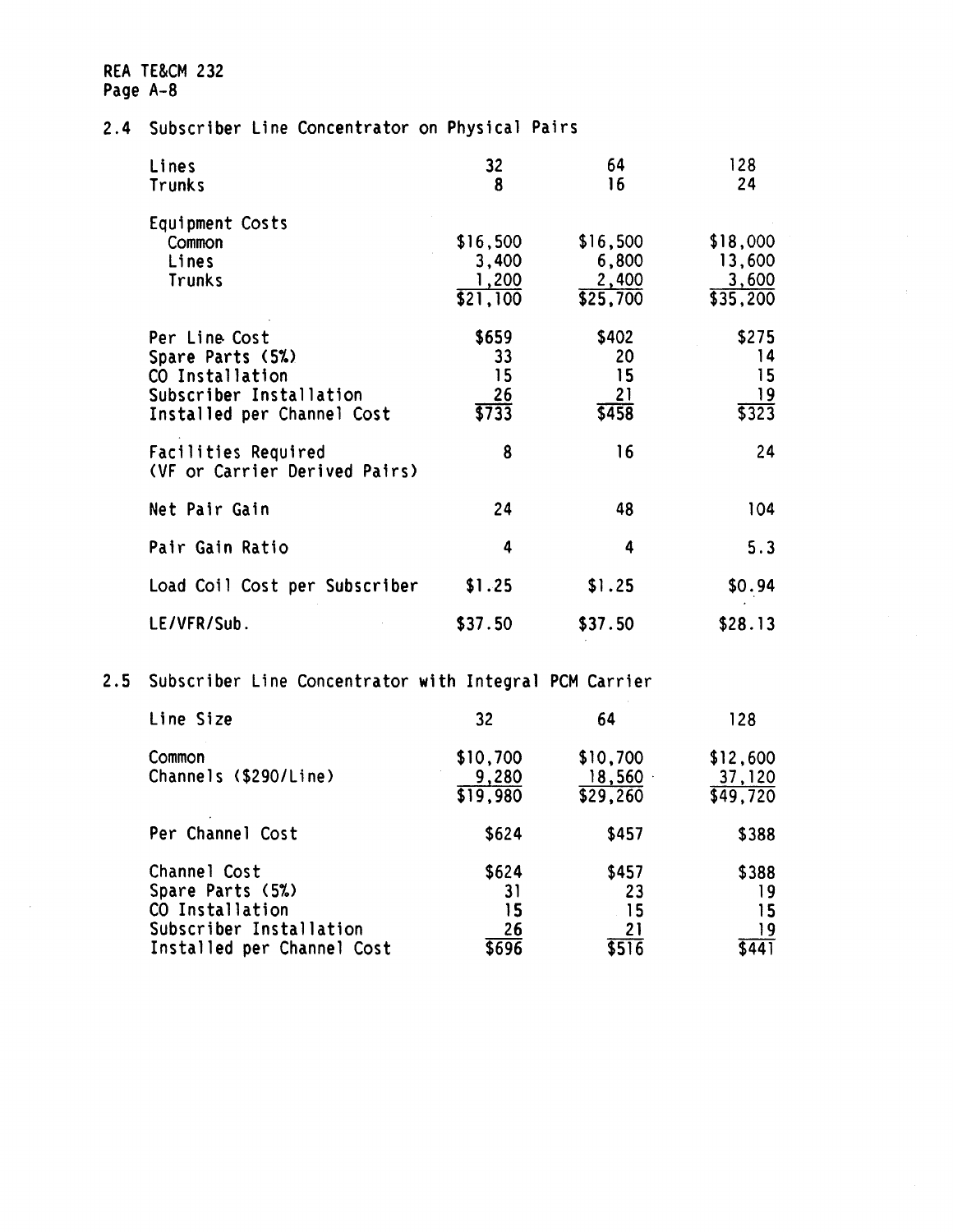|                                                                                                 |                                            |                                   | Page A-9                                    |
|-------------------------------------------------------------------------------------------------|--------------------------------------------|-----------------------------------|---------------------------------------------|
| Terminal Line Size                                                                              | 32 <sub>2</sub>                            | 64                                | 128                                         |
| Repeater<br>Housing<br>Spare Parts (5%)<br>Installation                                         | \$180<br>400<br>29<br>58<br>\$667          | \$180<br>400<br>29<br>58<br>\$667 | \$180<br>400<br>29<br>$rac{58}{1577}$       |
| Repeater Cost per Line                                                                          | \$20.80                                    | \$10.40                           | \$5.20                                      |
| Cable Facilities Required:                                                                      |                                            |                                   |                                             |
| Span Line Pairs<br>Spare or 2nd Span Line Pair<br>Order Wire                                    | $\begin{array}{c} 2 \\ 2 \\ 1 \end{array}$ | $\frac{2}{2}$                     | $\begin{bmatrix} 2 \\ 2 \\ 1 \end{bmatrix}$ |
| Interrogation Pair (one per<br>11 field repeaters)                                              | $\overline{6}$                             | $\overline{6}$                    | $\overline{6}$                              |
| Net Pair Gain<br>(Line Size - requirements)<br>Terminal inside LP #13<br>Terminal inside LP #26 | 28<br>27                                   | 58<br>57                          | 122<br>121                                  |
| Pair Gain Ratio<br>Inside LP #13                                                                | 8                                          | 10.6                              | 21                                          |

REA TE&CM 23'2

Cost of spare span line repeaters is included in the span line costs insure reliable service..

## **2.6** Digital Remote Switching Terminal CRST>

 $\bar{z}$ 

| Terminal Line Size                                                                    | 32                                   | 64                                | 128                               | 256                               |
|---------------------------------------------------------------------------------------|--------------------------------------|-----------------------------------|-----------------------------------|-----------------------------------|
| Common Equipment<br>Lines (\$150 each)<br>Totals                                      | \$22,000<br>4,800<br>$\sqrt{26,800}$ | \$22,000<br>9,600<br>\$31,600     | \$25,000<br>19,200<br>\$44,200    | \$28,000<br>38,400<br>\$66,400    |
|                                                                                       | \$838                                | \$494                             | \$345                             | \$259                             |
| Credit for CO Lines<br>Per Line Cost                                                  | (150)<br>\$688                       | (150)<br>\$344                    | (150)<br>\$195                    | $($ \$150)<br>\$109               |
| Span Line Costs:<br>Repeater<br>Housing<br>Spare Parts (5%)<br>Installation<br>Totals | \$180<br>400<br>29<br>58<br>\$667    | \$180<br>400<br>29<br>58<br>\$667 | \$180<br>400<br>29<br>58<br>\$667 | \$180<br>400<br>29<br>58<br>\$667 |
| Per Line Share of Repeater $=$                                                        | \$20.80                              | \$10.40                           | \$5.20                            | \$2.60                            |
| Cable Facilities Required:<br>Inside $LP$ #13                                         | 6                                    | 6                                 | 6                                 | 6                                 |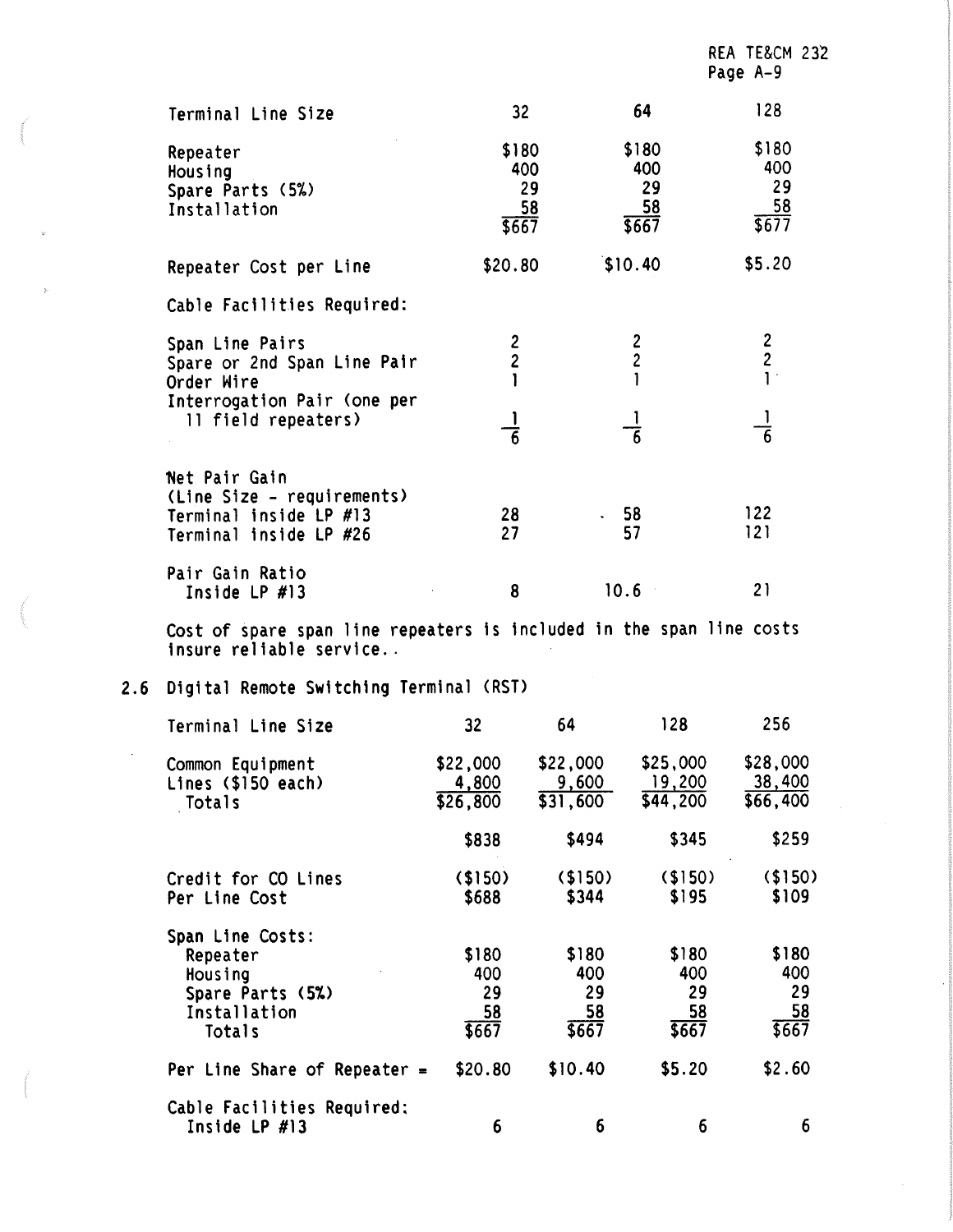2.7 SxS Remote Switching Terminal

| Terminal Line Size                                                                                               | 32 Lines                                                                 | 64 Lines                         | 96 Lines                            |
|------------------------------------------------------------------------------------------------------------------|--------------------------------------------------------------------------|----------------------------------|-------------------------------------|
| Total Equipment Cost                                                                                             | \$28,700                                                                 | \$30,000                         | \$33,600                            |
| Per Line Cost<br>Spare Parts (5%)<br>CO Installation<br>Subscriber Installation<br>Gross Cost per Line Installed | \$897<br>45<br>15<br>26<br>\$983                                         | \$469<br>23<br>15<br>21<br>\$528 | \$350<br>18<br>15<br>19<br>\$402    |
| CO Equipment Replaced                                                                                            | ( \$9,000)                                                               | (15, 400)                        | $($ \$21,400)                       |
| Per Line Credit                                                                                                  | $($ \$281 $)$                                                            | $($ \$241)                       | ( \$223)                            |
| Net Cost per Line Installed                                                                                      | \$702                                                                    | \$287                            | \$179                               |
| Facilities Required:<br>(VF or Carrier Derived Pairs)                                                            |                                                                          |                                  |                                     |
| Overhead<br>Originating Traffic<br>Terminating Traffic                                                           | $\begin{array}{r} 5 \\ 6 \\ \underline{5} \\ \underline{76} \end{array}$ | $\frac{5}{9}$<br>$rac{7}{21}$    | 5<br>$\mathbf{1}$<br>$\frac{9}{25}$ |
| Net Pair Gain                                                                                                    | 16                                                                       | 43                               | 71                                  |
| Pair Gain Ratio                                                                                                  | $\overline{2}$                                                           | 3                                | 3.8                                 |

NOTE: Overhead pairs include two pairs for data links and one each for busy verification, intercept and maintenance.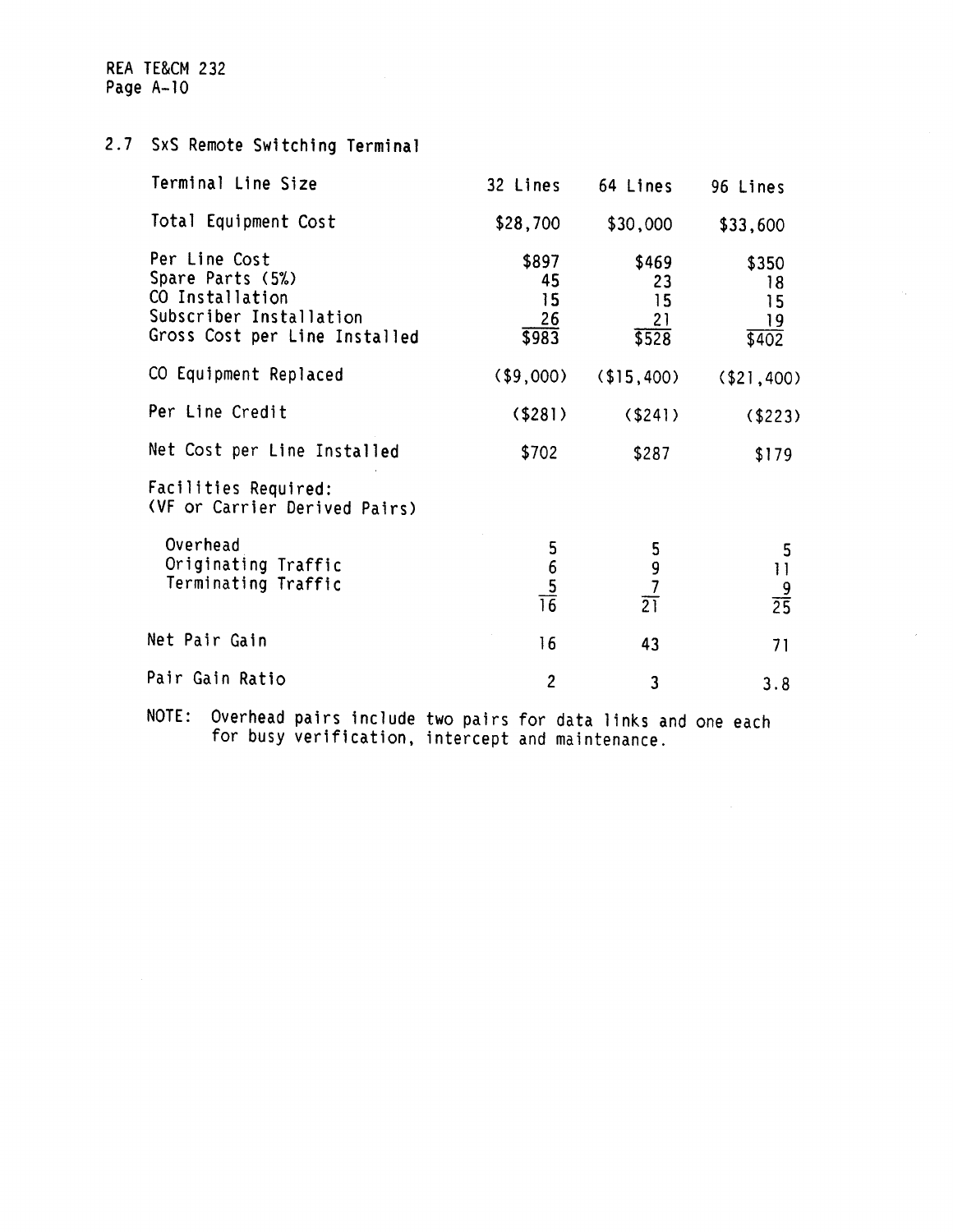| Sub.     |                  |      |        | Distributed 8 | Ch.    |      | Grouped 8 Ch. |               |      | <b>PCM</b><br>-24 | Ch.                  | Terminalsı | <b>PCM 48 Ch.</b> | Terminals        | <b>PCN</b><br>96 Ch. |
|----------|------------------|------|--------|---------------|--------|------|---------------|---------------|------|-------------------|----------------------|------------|-------------------|------------------|----------------------|
| Term.    | <b>Ohms</b>      | Rep. | Sys.   | $2$ Sys.      | 4 Sys. | Sys. |               | 2 Sys. 4 Sys. | Rep. | Ter.              | $\mathbf{2}$<br>Ter. | Ter        | Ter:              | Ter.             | Ter.                 |
| $(D-66)$ |                  |      |        |               |        |      |               |               |      |                   |                      |            |                   |                  |                      |
| LP       | 117              |      | 450    | 450           | 450    | 374  | 353           | 343           | o    | 516               | 516                  | 516        | 438               | 438              | 426                  |
|          | 350              |      | 450    | 450           | 450    | 374  | 353           | 343           |      | 544               | 532                  | 526        | 454               | 448              | 436                  |
|          | 584              |      | 450    | 450           | 450    | 374  | 353           | 343           |      | 572               | 548                  | 536        | 470               | 458              | 446                  |
|          | 817              |      | 450    | 450           | 450    | 374  | 353           | 343           |      | 600               | 564                  | 546        | 486               | 468              | 456                  |
|          | $\overline{051}$ |      | 490    | 490           | 490    | 414  | 393           | 383           |      | 628               | 580                  | 556        | 502               | 478              | 466                  |
|          | l 285            |      | 490    | 490           | 490    | 414  | 393           | 383           |      | 656               | 596                  | 566        | 518               | 488              | 476                  |
|          | 518              |      | 490    | 490           | 490    | 414  | 393           | 383           |      | 684               | 612                  | 576.       | 534               | 498              | 486                  |
| 8        | 752              |      | 530    | 530           | 530    | 454  | 433           | 423           |      | 712               | 628                  | 586        | 550               | 508              | 496                  |
|          | 985              |      | 530    | 530           | 530    | 454  | 433           | 423           | 8    | 740               | 644                  | 595        | 566               | 518              | 506                  |
| 10       | 2219             |      | 530    | 530           | 530    | 454  | 433           | 423           |      | 768               | 660                  | 606        | 582               | 528              | 516                  |
| 11       | 2452             |      | 530    | 530           | 530    | 454  | 433           | 423           | 10   | 796               | 676                  | 616        | 598               | 538              | 526                  |
| 12       | 2686             |      | 570    | 570           | 570    | 494  | 473           | 463           | n    | 824               | 692                  | 626        | 614               | 548              | 536                  |
| 13       | 2919             |      | 570    | 570           | 570    | 494  | 473           | 463           | 12   | 852               | 708                  | 636        | 630               | 558              | 546                  |
| 14       | 3153             |      | $811*$ | 704*          | $651*$ | 735* | $607*$        | $544*$        | 13   | 880               | 724                  | 646        | 646               | 568              | 556                  |
| 15       | 3386             |      | $851*$ | 744*          | $691*$ | 775* | $647*$        | 584*          | 14   | 908               | 740                  | 656        | 662               | $\overline{578}$ | 566                  |
| 16       | 3620             |      | $851*$ | 744*          | 691*   | 775* | $647*$        | 584*          | 15   | 936               | 756                  | 666        | 678               | 588              | 576                  |
| 17       | 3854             |      | 851*   | 744*          | $691*$ | 775* | $647*$        | 584*          |      | 964               | 772                  | 676        | 694               | 598              | 586                  |
| 18       | 4087             |      | $851*$ | 744*          | $691*$ | 775* | $647*$        | 584*          |      | 992               | 788                  | 686        | 710               | 608              | 596                  |

## COMPARISON OF TYPICAL INSTALLED SUBSCRIBER CARRIER COSTS

Notes: 1. PCM repeaters - 23 dB from office and spaced at 23 dB thereafter on existing nonscreened cable.

2. Station carrier repeaters at loading points 4, 7.5, 11, 14.5, and 18.<br>3. Per channel station carrier cost based on full systems on existing 24 gauge filled buried<br>cable.

• Exceeds 3000 ohms 24 gauge cable; cost of field power included.

#### TABLE A-1

REA TE&CM 232<br>Page A-11

Wood Co